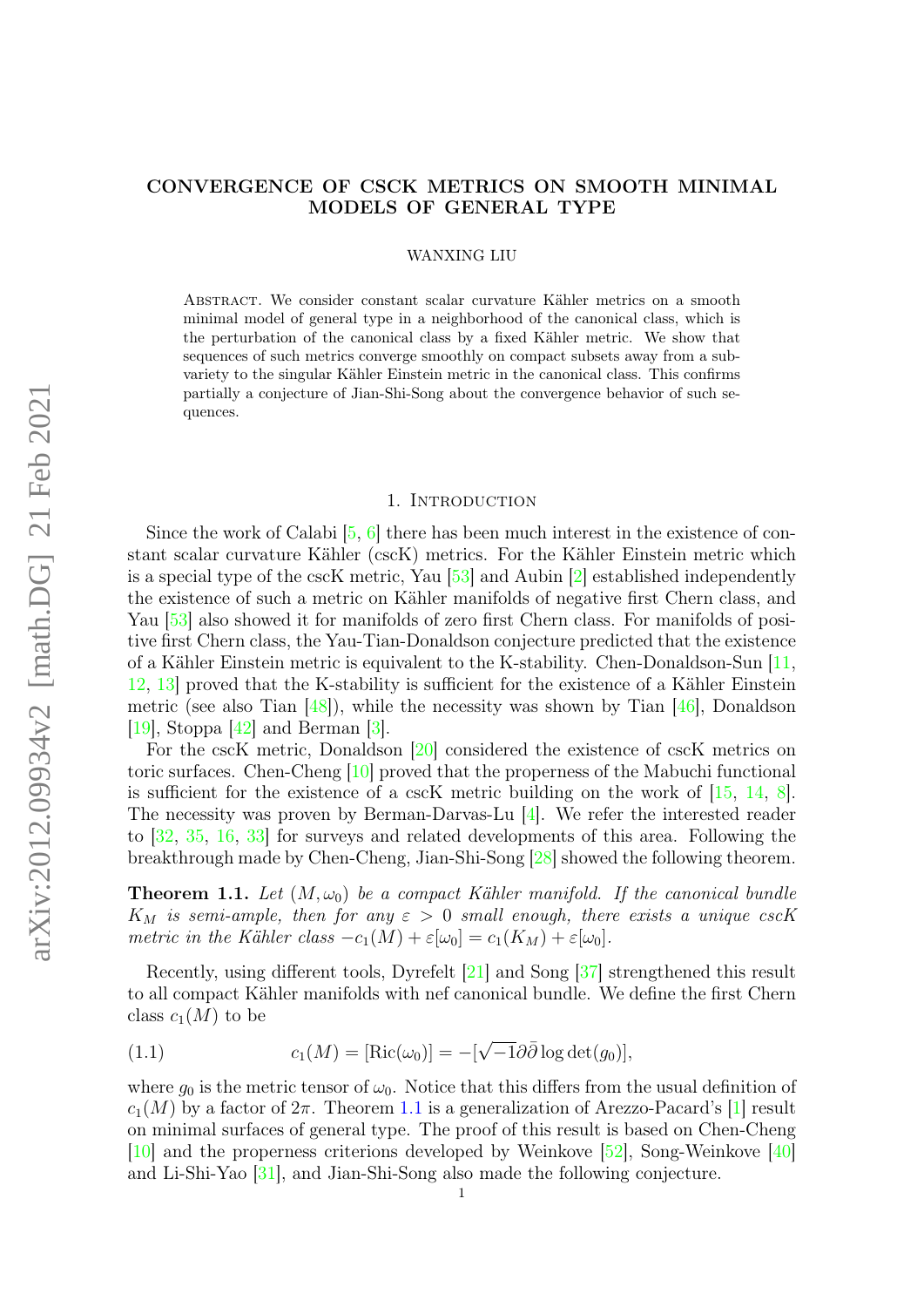<span id="page-1-0"></span>**Conjecture 1.2.** Let  $(M, \omega_0)$  be a compact Kähler manifold with semi-ample canonical bundle  $K_M$ . Then any sequence of cscK metrics in  $-c_1(M) + \varepsilon[\omega_0]$  converges to the twisted Kähler-Einstein metric  $g_{\text{can}}$  on the canonical model  $M_{\text{can}}$  of M. The convergence should be both global in Gromov-Hausdorff topology and local in smooth topology away from the singular fibres of the canonical map  $\Phi : M \to M_{\text{can}}$ .

Jian-Shi-Song further noted that this conjecture can be understood from the perspective of slope stability introduced by Ross-Thomas [\[34\]](#page-21-11) and is related to the Gross-Wilson [\[25\]](#page-20-18) from the standpoint of the Strominger-Yau-Zaslow [\[43\]](#page-21-12) conjecture in mirror symmetry. If the canonical model of  $M$  is smooth and the canonical morphism  $\Phi: M \to M_{\text{can}}$  has no singular fibers, Conjecture [1.2](#page-1-0) was shown to be true by Fine [\[24\]](#page-20-19) (Theorem 8.1 and its proof), and the main purpose of the current paper is to show that the local smooth convergence of Conjecture [1](#page-1-0).2 holds when  $-c_1(M)$  is big and nef.

We call a compact Kähler manifold M a smooth minimal model if  $-c_1(M)$  is nef, and a manifold of general type if  $-c_1(M)$  is big. Recall that  $-c_1(M)$  is said to be nef if for all  $\varepsilon > 0$ ,  $-c_1(M) > \varepsilon[\omega_0]$  and big and nef if it is nef and  $(-c_1(M))^n > 0$ . One immediate benefit of assuming that  $-c_1(M)$  is big and nef is the existence of a semi-positive representative in  $-c_1(M)$ . Since  $-c_1(M)$  is big and nef, M is Moishezon which implies that M is projective. By Kawamata's base point free theorem,  $K_M$  is semi-ample. Hence there exists  $\eta \in -c_1(M)$ , which is some multiple of the pullback of the Fubini-Study metric through the canonical map  $\Phi : M \to \mathbb{P}^N$ . In particular,  $\eta$  is semi-positive, and we consider the sequence of reference Kähler metrics  $\omega_{\varepsilon} =$  $\eta + \varepsilon \omega_0 > 0$ . Also notice that we can choose a volume form  $\Omega$  such that  $\text{Ric}(\Omega) = -\eta$ , then by Yau's theorem [\[53\]](#page-21-0) we can always choose  $\omega_0$  to be such that  $\text{Ric}(\omega_0) = -\eta$ .

<span id="page-1-1"></span>**Theorem 1.3.** Suppose that  $(M, \omega_0)$  is a compact Kähler manifold of dimension n with its canonical bundle being big and nef, and  $\text{Ric}(\omega_0) = -\eta$ . There exists an effective divisor E such that the sequence of cscK metrics  $\omega_{\varphi_{\varepsilon}} \in -c_1(M) + \varepsilon[\omega_0],$ given by Theorem [1.1,](#page-0-0) converges in  $C_{\text{loc}}^{\infty}(M\backslash E)$  to the unique singular Kähler Einstein metric in  $-c_1(M)$  as  $\varepsilon \to 0$ .

The singular Kähler Einstein metric was first constructed by Kobayashi [\[29\]](#page-21-13) in complex dimension 2, and then it was constructed in all dimensions as the limit of the normalized Kähler Ricci flow. Consider the normalized Kähler-Ricci flow:

(1.2) 
$$
\frac{\partial}{\partial t}\omega_t = -\text{Ric}(\omega_t) - \omega_t, \ \omega|_{t=0} = \omega_0, \ \omega_t > 0.
$$

The following theorem first appeared in the work of Tsuji [\[51\]](#page-21-14), but later Tian-Zhang [\[49\]](#page-21-15) extended it and clarified some parts of the proof (see also Song-Weinkove [\[41\]](#page-21-16) or Tosatti [\[50\]](#page-21-17) for nice expositions of this result).

<span id="page-1-2"></span>**Theorem 1.4.** Let M be a smooth minimal model of general type. Then

- (1) The solution  $\omega = \omega(t)$  of the normalized Kähler-Ricci flow starting at any Kähler metric  $\omega_0$  on M exists for all time.
- (2) There exists an effective divisor E of M such that  $\omega(t)$  converges in  $C^{\infty}_{loc}(M\backslash E)$ to a smooth Kähler metric on  $M \backslash E$ .

Furthermore, the Kähler metric obtained above is the unique metric satisfying

(1) Ric $(\omega_{KE}) = -\omega_{KE}$  on  $M \backslash E$ .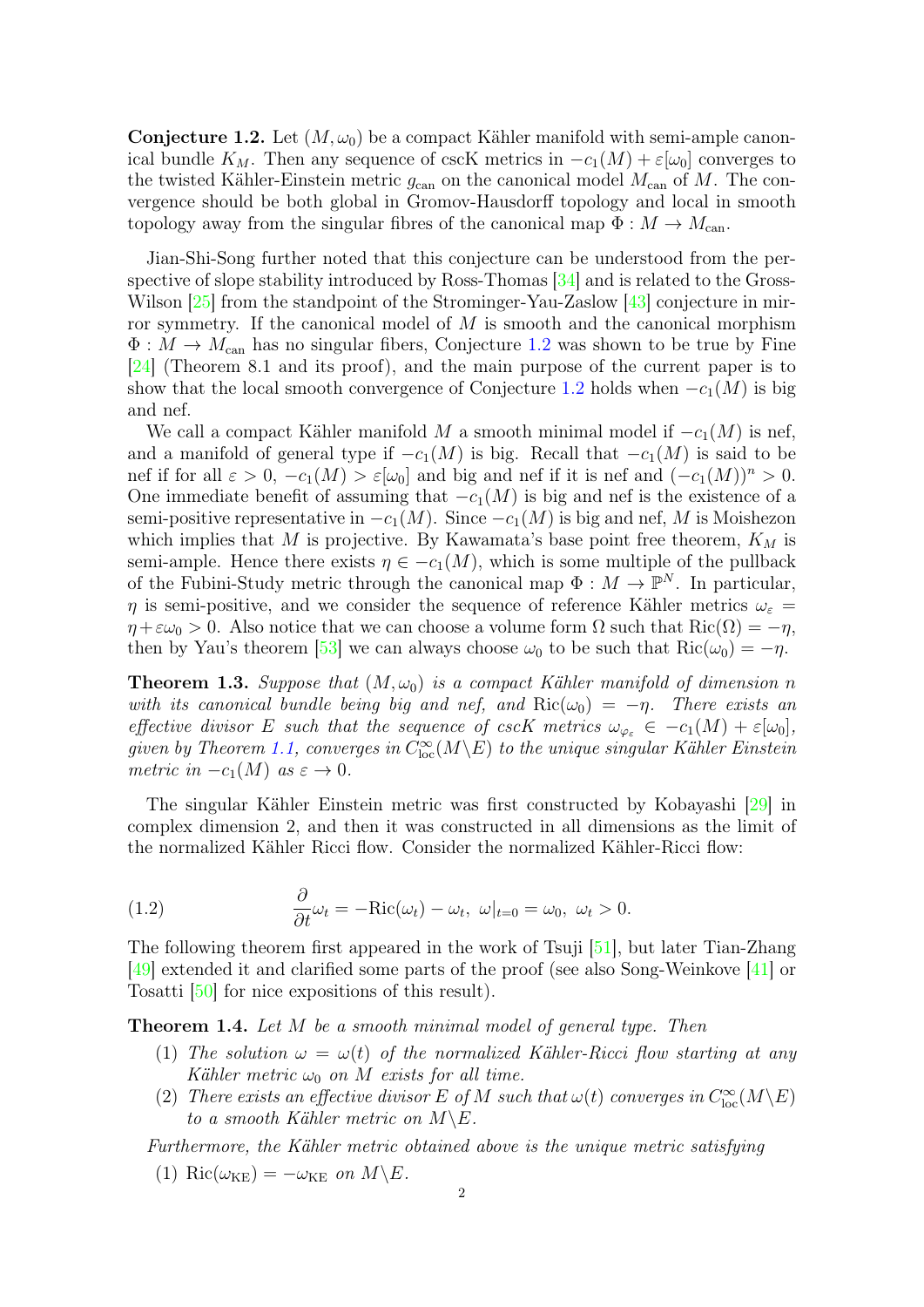(2) There exists a constant C such that

(1.3) 
$$
C\omega_0^n \leq \omega_{\text{KE}}^n \leq \frac{1}{C}\omega_0^n.
$$

 $\omega_{KE}$  was also constructed by Eyssidieux-Guedj-Zeriahi [\[23\]](#page-20-20) using pluripotential theory.

As a consequence of Theorem [1.1,](#page-0-0) we can pick a unique sequence of cscK metrics  $\omega_{\varphi_{\varepsilon}} \in [\omega_{\varepsilon}]$ . The Kähler potentials of these metrics  $\varphi_{\varepsilon} \in \mathcal{H}_{\omega_{\varepsilon}}$  satisfy the following coupled equations:

<span id="page-2-0"></span>(1.4) 
$$
\frac{\omega_{\varphi_{\varepsilon}}^n}{\omega_0^n} = e^{F_{\varepsilon}},
$$

$$
\Delta_{\omega_{\varphi_{\varepsilon}}} F_{\varepsilon} = -\underline{R_{\varepsilon}} - \text{tr}_{\omega_{\varphi_{\varepsilon}}} \eta
$$

where  $\underline{R_{\epsilon}} = n \frac{c_1(M) \cdot [\omega_{\epsilon}]^{n-1}}{[\omega_{\epsilon}]^n}$ ,  $\underline{R_{\epsilon}} \to -n$  as  $\epsilon \to 0$ , and

(1.5) 
$$
\mathcal{H}_{\omega_{\varepsilon}} = \{v \in C^{\infty}(M) | \omega_{\varepsilon} + \sqrt{-1} \partial \bar{\partial} v > 0, \sup_{M} v = 0 \}.
$$

We stress that it is important to assume bigness of  $-c_1(M)$  in order for the limit of  $R_{\varepsilon}$  to be  $-n$ , otherwise it is not true. Also notice that the equations [\(1.4\)](#page-2-0) are slightly different from the coupled equations considered in [\[9\]](#page-20-21):

(1.6) 
$$
\frac{\omega_{\varphi_{\varepsilon}}^n}{\omega_{\varepsilon}^n} = e^{F_{\varepsilon}},
$$

$$
\Delta_{\omega_{\varphi_{\varepsilon}}} F_{\varepsilon} = -\underline{R_{\varepsilon}} + \text{tr}_{\omega_{\varphi_{\varepsilon}}} \text{Ric}(\omega_{\varepsilon}).
$$

Specifically, we replace  $\omega_{\varepsilon}$  in the denominator of the first equation by  $\omega_0$  and adapt the second equation accordingly because  $\omega_{\varepsilon}$  is degenerating. We will see later that we will have to adjust the definition of the Mabuchi Energy to accommodate this change. The strategy of the proof of Theorem [1.3](#page-1-1) consists of the following steps:

- (1) We establish through sections [2](#page-3-0) [4](#page-11-0) a degenerate version of the estimates in [\[9\]](#page-20-21). More specifically, we show that  $\varphi_{\varepsilon}$  is bounded in  $C^{\infty}_{loc}(M\backslash E)$  and the bound depends only on  $\int_M \log \frac{\omega_{\varphi_{\varepsilon}}^n}{\omega_0^n}$  $\frac{\omega_{\varphi_{\varepsilon}}^n}{n!} = \int_M e^{F_{\varepsilon}} F_{\varepsilon} \frac{\omega_0^n}{n!}$  and  $(M, \omega_0)$ . We will call  $\int_M \log \frac{\omega_{\varphi_{\varepsilon}}^n}{\omega_0^n}$  $\frac{\omega_{\varphi_{\varepsilon}}^n}{n!}$  the entropy.
- (2) We show in section [5](#page-15-0) using a method of Dervan [\[18\]](#page-20-22) that  $\int_M e^{F_\varepsilon} F_\varepsilon \frac{\omega_0^n}{n!}$  is uniformly bounded i.e. independent of  $\varepsilon$ , thus  $\varphi_{\varepsilon}$  is uniformly bounded in  $C^{\infty}_{\text{loc}}(M\backslash E).$
- (3) In section [6](#page-19-0) we use the estimates and an integration by part argument to conclude that  $\omega_{\varphi_{\varepsilon}}$  has to converge in  $C^{\infty}_{loc}(M\backslash E)$  to the unique singular Kähler Einstein metric in  $-c_1(M)$ .

We remark that Zheng  $[55]$  considered the problem of the  $L<sup>1</sup>$  convergence of a degenerating sequence of smooth cscK metrics in a neighborhood of an arbitrary big class. There he also had to generalize Chen-Cheng's [\[9\]](#page-20-21) original estimates. Our estimates are different in the sense that we are able to get full non-degenerate 0-th order estimates on  $F_{\varepsilon}$ . Furthermore, the estimates in Zheng [\[55\]](#page-21-18) are proved with respect to a sequence of specially constructed reference metrics. Also, one critical element of his proof is a version of alpha invariant for any big class using machinery from pluripotential theory, but we do not need it here.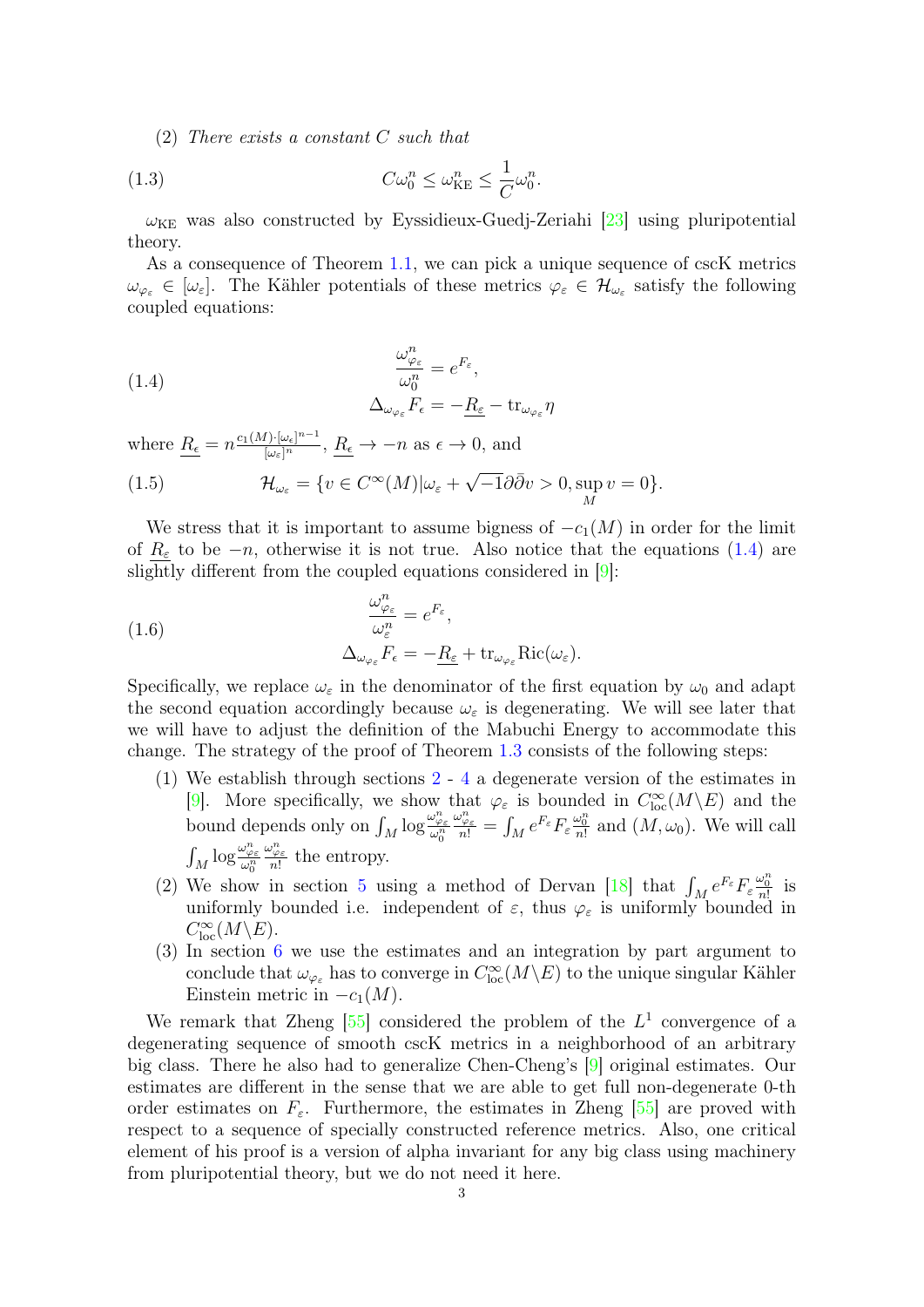We conclude this section by mentioning that there are also generalizations of Chen-Cheng's estimates in other directions. For instance, Shen [\[36\]](#page-21-19) generalizes them to the Hermitian setting, and He generalizes them to Sasaki manifolds [\[26\]](#page-20-23), and extremal metrics [\[27\]](#page-20-24).

# 2.  $C^0$  ESTIMATES

<span id="page-3-0"></span>In this section we produce  $C^0$  estimates for  $\varphi_{\varepsilon}$  and  $F_{\varepsilon}$  solving the following coupled equations:

(2.1) 
$$
\frac{\omega_{\varphi_{\varepsilon}}^n}{\omega_0^n} = e^{F_{\varepsilon}},
$$

$$
\Delta_{\omega_{\varphi_{\varepsilon}}} F_{\varepsilon} = -\underline{R_{\varepsilon}} - \text{tr}_{\omega_{\varphi_{\varepsilon}}} \eta.
$$

We start with the  $C^0$  estimate on  $\varphi_{\varepsilon}$ .

<span id="page-3-3"></span>**Theorem 2.1.** There exists a constant  $C > 0$  such that  $\|\varphi_{\varepsilon}\|_{C^0(M)} \leq C$  where C is dependent on  $\int_M \log \frac{\omega_{\varphi_{\varepsilon}}^n}{\omega_0^n}$  $\frac{\omega_{\varphi_{\varepsilon}}^n}{n!}$ .

Before proving this, we need some preparations. Denote  $Vol(\omega_{\varepsilon}) = \int_M \omega_{\varepsilon}^n$ , and as in [\[9\]](#page-20-21) we define a smooth real-valued function  $\rho_{\varepsilon}$  to be the unique solution to the following equation using Yau's theorem [\[53\]](#page-21-0):

<span id="page-3-1"></span>(2.2) 
$$
(\omega_{\varepsilon} + \sqrt{-1}\partial \bar{\partial}\rho_{\varepsilon})^{n} = \frac{\text{Vol}(\omega_{\varepsilon})e^{F_{\varepsilon}}\Phi(F_{\varepsilon})\omega_{0}^{n}}{\int_{M} e^{F_{\varepsilon}}\Phi(F_{\varepsilon})\omega_{0}^{n}},
$$

$$
\sup_{M} \rho_{\varepsilon} = 0
$$

where  $\Phi(F_{\varepsilon}) = \sqrt{F_{\varepsilon}^2 + 1}$ . Let us then recall the definition of Tian's  $\alpha$ -invariant [\[45\]](#page-21-20).

**Proposition 2.2** (Tian's  $\alpha$ -invariant). For any Kähler class  $[\omega]$  on M, there exists an invariant  $\alpha(M, [\omega]) > 0$  such that for any  $\alpha < \alpha(M, [\omega])$ , we have

$$
\int_M e^{-\alpha v} \omega^n \le C
$$

for all  $v \in \mathcal{H}_{\omega}$ .

<span id="page-3-2"></span>**Lemma 2.3.** Given  $\alpha > 0$  with  $\alpha < \alpha(M, [\eta + \omega_0])$ , there is a uniform constant  $C > 0$  such that for all  $\varepsilon > 0$  with  $\varepsilon \leq 1$  we have

$$
\int_M e^{-\alpha v} \omega_0^n \le C
$$

for all  $v \in \mathcal{H}_{\eta + \varepsilon \omega_0}$ .

*Proof.* The key observation is that when  $\varepsilon > 0$  and  $\varepsilon \leq 1$ ,  $\eta + \varepsilon \omega_0 \leq \eta + \omega_0$  implies that  $\mathcal{H}_{\eta+\varepsilon\omega_0} \subset \mathcal{H}_{\eta+\omega_0}$ . Thus, for any  $v \in \mathcal{H}_{\eta+\varepsilon\omega_0}$ , we have for the fixed  $\alpha > 0$  and  $\alpha < \alpha(M, [\eta + \omega_0])$ 

(2.5) 
$$
\int_M e^{-\alpha v} \omega_0^n \leq \int_M e^{-\alpha v} (\eta + \omega_0)^n \leq C.
$$

The most important estimate we need is the following Lemma analogous to Theorem 5.2 in [\[9\]](#page-20-21).

 $\Box$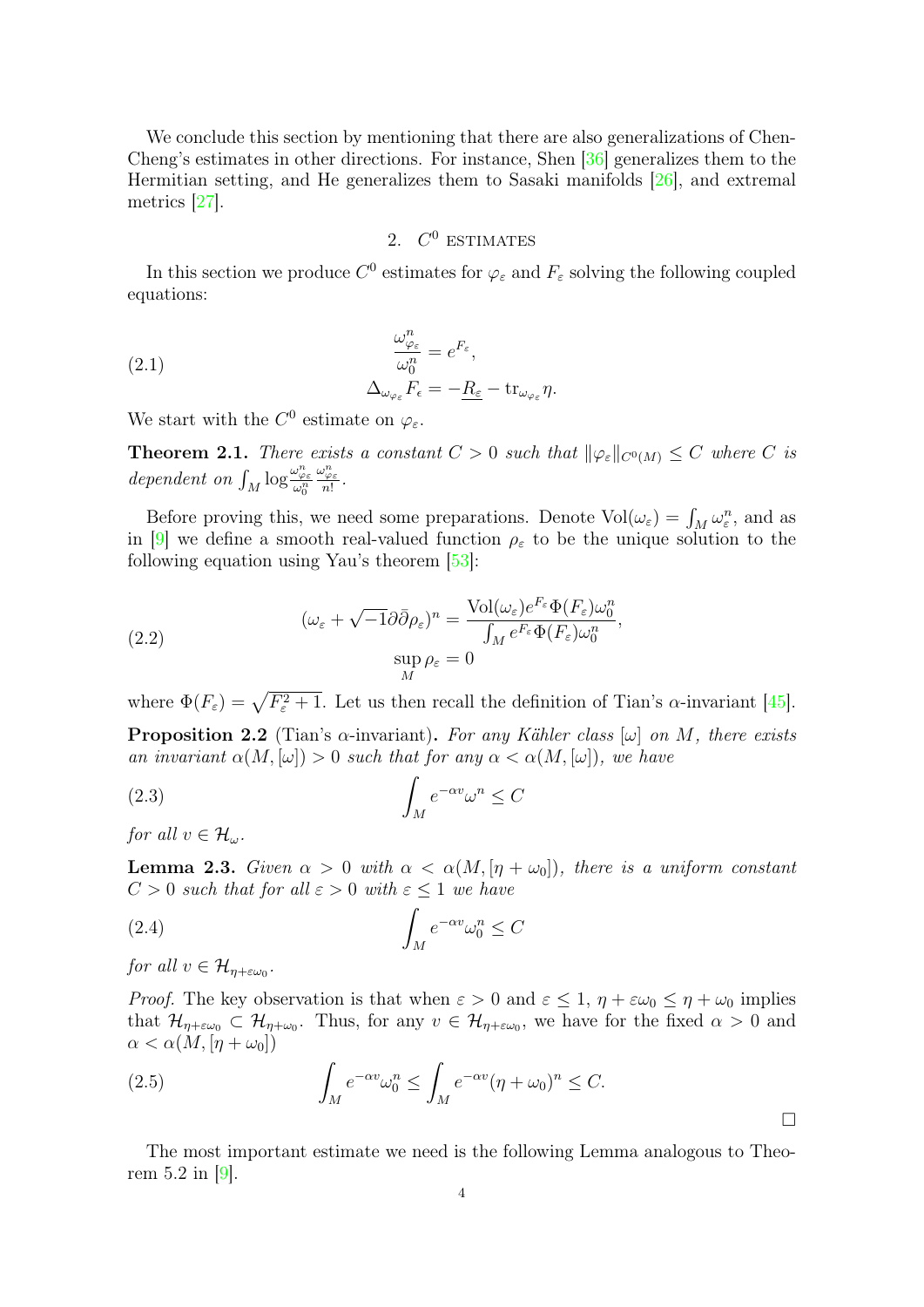<span id="page-4-0"></span>**Lemma 2.4.** There exists a constant C such that for all  $\varepsilon > 0$  sufficiently small

(2.6) 
$$
F_{\varepsilon} + \varepsilon \rho_{\varepsilon} - (1 + \varepsilon) \varphi_{\varepsilon} \leq C
$$

where C only depends on  $\int_M \log \frac{\omega_{\varphi_{\varepsilon}}^n}{\omega_0^n}$  $\frac{\omega_{\varphi_{\varepsilon}}^n}{n!}$ .

*Proof.* Given a point  $p_0 \in M$ ,  $0 < d_0 < 1$ , we start by choosing a smooth cut-off function f such that

(2.7) 
$$
1 - \theta \le f \le 1,
$$
  
\n
$$
f(p_0) = 1, f \equiv 1 - \theta \text{ outside } B_{\frac{d_0}{2}}(p_0),
$$
  
\n
$$
|\partial f|_{\omega_0}^2 \le \frac{4\theta^2}{d_0^2}, |\partial^2 f|_{\omega_0}^2 \le \frac{4\theta}{d_0^2}
$$

where  $p_0$  and  $\theta > 0$  are going to be specified later, and  $d_0$  is fixed to be a constant strictly larger than 0 and strictly less than 1. Let  $\alpha > 0$  be a fixed constant strictly less than  $\alpha(M, [\eta + \omega_0])$ , and choose  $\delta = \frac{\alpha}{4\pi}$  $\frac{\alpha}{4n}$ . We will denote the metric tensor of  $\omega_{\varphi_{\varepsilon}}$  by  $g_{\varphi_{\varepsilon}}$ , and suppress  $\varepsilon$  for simplicity of notation while carrying out calculations. Calculate

$$
\Delta_{\omega_{\varphi}}(e^{\delta(F+\varepsilon\rho-(1+\varepsilon)\varphi})f)
$$
\n
$$
= \Delta_{\omega_{\varphi}}(e^{\delta(F+\varepsilon\rho-(1+\varepsilon)\varphi})f) + e^{\delta(F+\varepsilon\rho-(1+\varepsilon)\varphi)}\Delta_{\omega_{\varphi}}(f)
$$
\n
$$
(2.8) \quad + 2e^{\delta(F+\varepsilon\rho-(1+\varepsilon)\varphi)}\delta Re(g_{\varphi}^{i\bar{j}}\partial_{i}(F+\varepsilon\rho-(1+\varepsilon)\varphi)\bar{\partial}_{j}f)
$$
\n
$$
= e^{\delta(F+\varepsilon\rho-(1+\varepsilon)\varphi)}f(\delta^{2}|\partial(F+\varepsilon\rho-(1+\varepsilon)\varphi)|_{\omega_{\varphi}}^{2} + \delta\Delta_{\omega_{\varphi}}(F+\varepsilon\rho-(1+\varepsilon)\varphi))
$$
\n
$$
+ e^{\delta(F+\varepsilon\rho-(1+\varepsilon)\varphi)}\Delta_{\omega_{\varphi}}f + 2e^{\delta(F+\varepsilon\rho-(1+\varepsilon)\varphi)}\delta Re(g_{\varphi}^{i\bar{j}}\partial_{i}(F+\varepsilon\rho-(1+\varepsilon)\varphi)\bar{\partial}_{j}f).
$$

We estimate the terms involved in the above calculation as follows

$$
2\delta Re(g_{\varphi}^{i\bar{j}}\partial_{i}(F+\varepsilon\rho-(1+\varepsilon)\varphi)\bar{\partial}_{j}f)
$$
  
\n
$$
\geq -\delta^{2}f|\partial(F+\varepsilon\rho-(1+\varepsilon)\varphi)|_{\omega_{\varphi}}^{2} - \frac{|\partial f|_{\omega_{\varphi}}^{2}}{f}
$$
  
\n(2.9)  
\n
$$
\geq -\delta^{2}f|\partial(F+\varepsilon\rho-(1+\varepsilon)\varphi)|_{\omega_{\varphi}}^{2} - \frac{|\partial f|_{\omega_{0}}^{2}\mathrm{tr}_{\omega_{\varphi}}\omega_{0}}{f}
$$
  
\n
$$
\geq -\delta^{2}f|\partial(F+\varepsilon\rho-(1+\varepsilon)\varphi)|_{\omega_{\varphi}}^{2} - \frac{4\theta^{2}}{d_{0}^{2}(1-\theta)}\mathrm{tr}_{\omega_{\varphi}}\omega_{0},
$$

(2.10) 
$$
e^{\delta(F+\varepsilon\rho-(1+\varepsilon)\varphi)}\Delta_{\omega_{\varphi}}f \geq -e^{\delta(F+\varepsilon\rho-(1+\varepsilon)\varphi)}\frac{4\theta}{d_0^2(1-\theta)}f \text{tr}_{\omega_{\varphi}}\omega_0.
$$

The key computation is the following:

 $(2.11) \ \Delta_{\omega_{\varphi}}(F+\varepsilon\rho-(1+\varepsilon)\varphi) = -(\underline{R}+(1+\varepsilon)n) - \text{tr}_{\omega_{\varphi}}\eta + (1+\varepsilon)\text{tr}_{\omega_{\varphi}}\omega + \varepsilon\Delta_{\omega_{\varphi}}\rho.$ Let  $A_{\Phi}(F) = \int_M e^F \Phi(F) \omega_0^n$ , and notice by [\(2.2\)](#page-3-1)

(2.12)  
\n
$$
\Delta_{\omega_{\varphi}} \rho = \text{tr}_{\omega_{\varphi}} (\omega + \sqrt{-1} \partial \bar{\partial} \rho) - \text{tr}_{\omega_{\varphi}} \omega
$$
\n
$$
\geq n(e^{-F}e^{F}\text{Vol}(\omega)\Phi(F)A_{\Phi}(F)^{-1})^{\frac{1}{n}} - \text{tr}_{\omega_{\varphi}} \omega
$$
\n
$$
= n(\text{Vol}(\omega)\Phi(F)A_{\Phi}(F)^{-1})^{\frac{1}{n}} - \text{tr}_{\omega_{\varphi}} \omega.
$$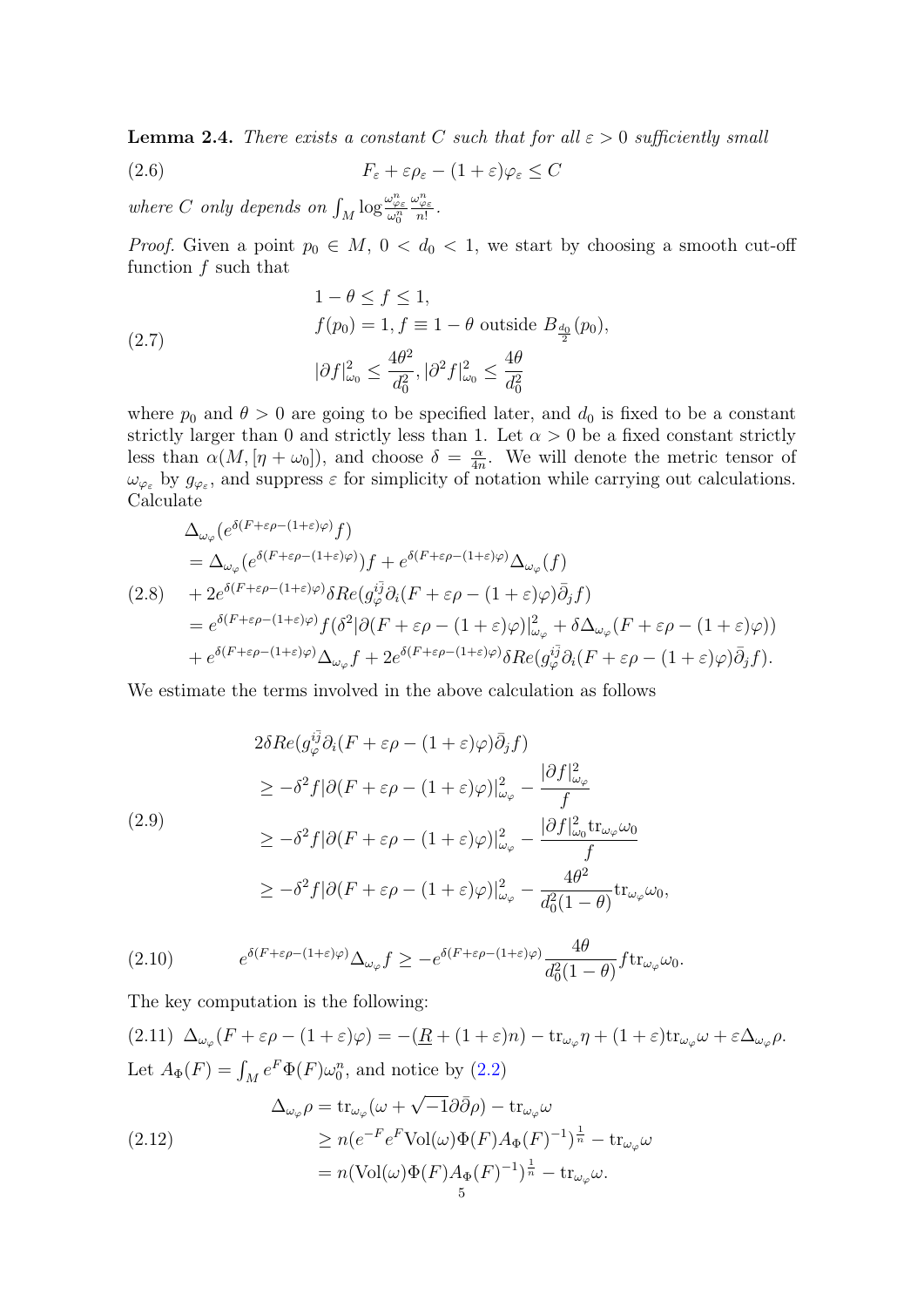Then we have

$$
\Delta_{\omega_{\varphi}}(F + \varepsilon \rho - (1 + \varepsilon)\varphi)
$$
\n
$$
\geq (-\underline{R} - (1 + \varepsilon)n + \varepsilon n \text{Vol}(\omega)^{\frac{1}{n}} A_{\Phi}(F)^{-\frac{1}{n}} \Phi(F)^{\frac{1}{n}}) + (1 + \varepsilon) \text{tr}_{\omega_{\varphi}} \omega
$$
\n
$$
- \varepsilon \text{tr}_{\omega_{\varphi}} \omega - \text{tr}_{\omega_{\varphi}} \eta
$$
\n
$$
= (-\underline{R} - (1 + \varepsilon)n + \varepsilon n \text{Vol}(\omega)^{\frac{1}{n}} A_{\Phi}(F)^{-\frac{1}{n}} \Phi(F)^{\frac{1}{n}}) + \varepsilon \text{tr}_{\omega_{\varphi}} \omega_0.
$$

Combining all these calculations, we conclude that

<span id="page-5-0"></span>
$$
\Delta_{\omega_{\varphi}}(e^{\delta(F+\varepsilon\rho-(1+\varepsilon)\varphi)}f)
$$
\n
$$
\geq \delta f e^{\delta(F+\varepsilon\rho-(1+\varepsilon)\varphi)}(-\underline{R}-(1+\varepsilon)n+\varepsilon n \text{Vol}(\omega)^{\frac{1}{n}}A_{\Phi}(F)^{-\frac{1}{n}}\Phi(F)^{\frac{1}{n}})
$$
\n
$$
+e^{\delta(F+\varepsilon\rho-(1+\varepsilon)\varphi)}(\delta f\varepsilon-\frac{4\theta}{d_0^2(1-\theta)}f-\frac{4\theta^2}{d_0^2(1-\theta)^2})\text{tr}_{\omega_{\varphi}}\omega_0.
$$

Choosing  $\theta = \frac{\delta \varepsilon}{64} d_0^2 = \frac{\alpha \varepsilon}{256}$  $\frac{\alpha \varepsilon}{256n} d_0^2$ , notice that when  $\varepsilon$  is small enough we have  $\theta < \frac{1}{2}$  and  $\frac{\delta \varepsilon}{64} \leq \sqrt{\frac{\delta \varepsilon}{128}}$ , so that because  $f \leq 1$  we estimate

$$
\delta f \epsilon - \frac{4\theta}{d_0^2 (1 - \theta)} f - \frac{4\theta^2}{d_0^2 (1 - \theta)^2} \ge \delta (1 - \theta) \epsilon - \frac{4\theta}{d_0^2 (1 - \theta)} - \frac{4\theta^2}{d_0^2 (1 - \theta)^2}
$$
  
(2.15)  

$$
\ge \frac{\delta \epsilon}{2} - \frac{8\theta}{d_0^2} - \frac{16\theta^2}{d_0^2}
$$
  

$$
\ge \frac{\delta \epsilon}{2} - \frac{\delta \epsilon}{8} - \frac{\delta \epsilon}{8} > 0.
$$

So the coefficient of  $tr_{\omega_{\varphi}}\omega_0$  in [\(2.14\)](#page-5-0) is positive, and we throw it away and conclude

(2.16) 
$$
\Delta_{\omega_{\varphi}}(e^{\delta(F+\varepsilon\rho-(1+\varepsilon)\varphi)}f) \leq \delta f e^{\delta(F+\varepsilon\rho-(1+\varepsilon)\varphi)}(-\underline{R}-(1+\varepsilon)n+\varepsilon n \text{Vol}(\omega)^{\frac{1}{n}}A_{\Phi}(F)^{-\frac{1}{n}}\Phi(F)^{\frac{1}{n}}).
$$

Let  $u = e^{\delta(F + \varepsilon \rho - (1 + \varepsilon)\varphi)}$ , and choose  $p_0$  to be the maximum point of u. Applying the Alexandrov-Bakelman-Pucci maximum principle in  $B_{d_0}(p_0)$  we get (2.17)

$$
\sup_{B_{d_0}(p_0)} u f \le \sup_{\partial B_{d_0}(p_0)} u f
$$
  
+  $C \left( \int_{B_{d_0}(p_0)} \frac{u^{2n} \left( (-\underline{R} - (1+\varepsilon)n + \varepsilon n \text{Vol}(\omega)^\frac{1}{n} A_{\Phi}(F)^{-\frac{1}{n}} \Phi(F)^{\frac{1}{n}})^{-} \right)^{2n}}{e^{-2F}} \omega_0^n \right)^{\frac{1}{2n}}$ 

where C is a constant dependent on the dimension of the manifold  $n, d_0$  and  $\delta$ . Notice that the integral is only nonzero on the region where

<span id="page-5-1"></span>(2.18) 
$$
- \underline{R} - (1 + \varepsilon)n + \varepsilon n \text{Vol}(\omega)^{\frac{1}{n}} A_{\Phi}(F)^{-\frac{1}{n}} \Phi(F)^{\frac{1}{n}} < 0.
$$

Observe that for  $\varepsilon$  sufficiently small,

$$
(2.19) \qquad -\underline{R} - (1+\epsilon)n = \frac{n[\eta] \cdot \sum_{k=0}^{n-1} {n-1 \choose k} \varepsilon^k [\omega_0]^k \cdot [\eta]^{n-1-k}}{\sum_{k=0}^n {n \choose k} \varepsilon^k [\omega_0]^k \cdot [\eta]^{n-k}} - (1+\epsilon) \ge -C\varepsilon.
$$

So [\(2.18\)](#page-5-1) is only possible if  $F \leq C$  where C depends only on  $A_{\Phi}(F)$ , n and  $A_{\Phi}(F)$ depends only on the entropy. So we get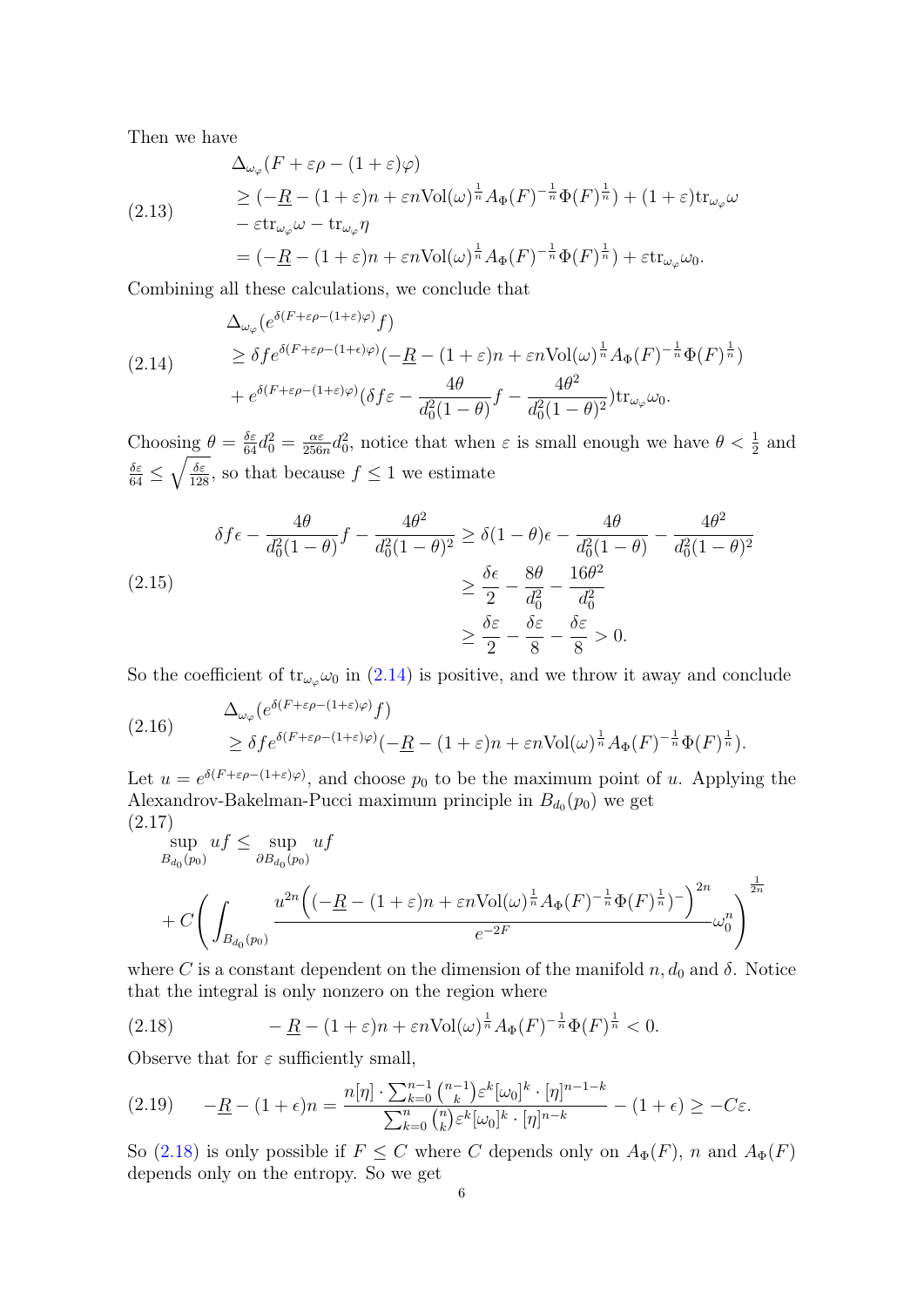$$
\left(\int_{B_{d_0}(p_0)} \frac{u^{2n}\left(-\underline{R} - (1+\varepsilon)n + \varepsilon n A_{\Phi}(F)^{-\frac{1}{n}} \Phi(F)^{\frac{1}{n}}\right)^{-}\right)^{2n}}{e^{-2F}} \omega_0^n \right)^{\frac{1}{2n}}
$$
\n
$$
= \left(\int_{B_{d_0}(p_0) \cap \{F \le C\}} \frac{u^{2n}\left(-\underline{R} - (1+\varepsilon)n + \varepsilon n A_{\Phi}(F)^{-\frac{1}{n}} \Phi(F)^{\frac{1}{n}}\right)^{-}\right)^{2n}}{e^{-2F}} \omega_0^n \right)^{\frac{1}{2n}}
$$
\n
$$
\le \left(\int_{B_{d_0}(p_0)} \frac{u^{2n}((-R - (1+\varepsilon)n)^{-})^{2n}}{e^{-2F}} \omega_0^n \right)^{\frac{1}{2n}}
$$
\n
$$
\le C \left(\int_{B_{d_0}(p_0) \cap \{F \le C\}} e^{2n\delta(F+\varepsilon\rho - (1+\varepsilon)\varphi)} e^{2F} \varepsilon^{2n} \omega_0^n \right)^{\frac{1}{2n}}
$$
\n
$$
\le C \varepsilon \left(\int_{B_{d_0}(p_0) \cap \{F \le C\}} e^{-(2n\delta(1+\varepsilon))\varphi} \omega_0^n \right)^{\frac{1}{2n}}
$$
\n
$$
\le C \varepsilon \left(\int_{B_{d_0}(p_0)} e^{-(2n\delta(1+\varepsilon))\varphi} \omega_0^n \right)^{\frac{1}{2n}}
$$
\n
$$
\le C \varepsilon.
$$

where for the last inequality we used Lemma [2.3.](#page-3-2) So

(2.21) 
$$
u(p_0) = \sup_M u \le (1 - \theta) \sup_M u + C\varepsilon,
$$

and

(2.22) 
$$
u(p_0) \leq \frac{C\varepsilon}{\theta} = \frac{C\varepsilon}{\frac{\delta \varepsilon d_0^2}{64}} \leq C.
$$

Thus we are able to conclude that for any  $\varepsilon$  sufficiently small,

$$
(2.23) \t\t\t F + \varepsilon \rho - (1 + \varepsilon) \varphi \le C.
$$

With this estimate at our disposal, we now proceed to prove Lemma [2.1.](#page-3-3)

*Proof of Lemma [2.1.](#page-3-3)* Let  $\alpha$  be a positive constant strictly less than  $\alpha(M, [\eta + \omega_0])$ , the  $\alpha$ -invariant associated with  $[\eta + \omega_0]$ , and  $\varepsilon < \frac{\alpha}{2}$ , we have

(2.24) 
$$
F + \frac{\alpha}{2}\rho - (1+\varepsilon)\varphi \leq F + \varepsilon\rho - (1+\varepsilon)\varphi \leq C
$$

because  $\rho \leq 0$ . Thus for  $\varepsilon < \frac{\alpha}{2}$ ,

$$
(2.25) \quad C \ge \int_M e^{-\alpha \rho} \omega_0^n \ge \int_M \exp(2(F - (1 + \varepsilon)\varphi - C)) \omega_0^n \ge \int_M \exp(2(F - C)) \omega_0^n
$$

where for the last inequality we used the fact that  $\varphi \leq 0$ . So we conclude that  $e^F \in L^2(M, \omega_0^n)$  when  $\varepsilon$  is small enough. Then the proof is done by applying a theorem first announced in Tian-Zhang [\[49\]](#page-21-15) and later proved in Zhang [\[54\]](#page-21-21) which asserts that if for some  $p > 1$ ,  $e^F \in L^p(M, \omega_0^n)$ , then the  $C^0$  estimate on  $\varphi$  only depends on the  $||e^F||_{L^p(M,\omega_0^n)}$ . This is a generalization of Kolodziej's [\[30\]](#page-21-22) fundamental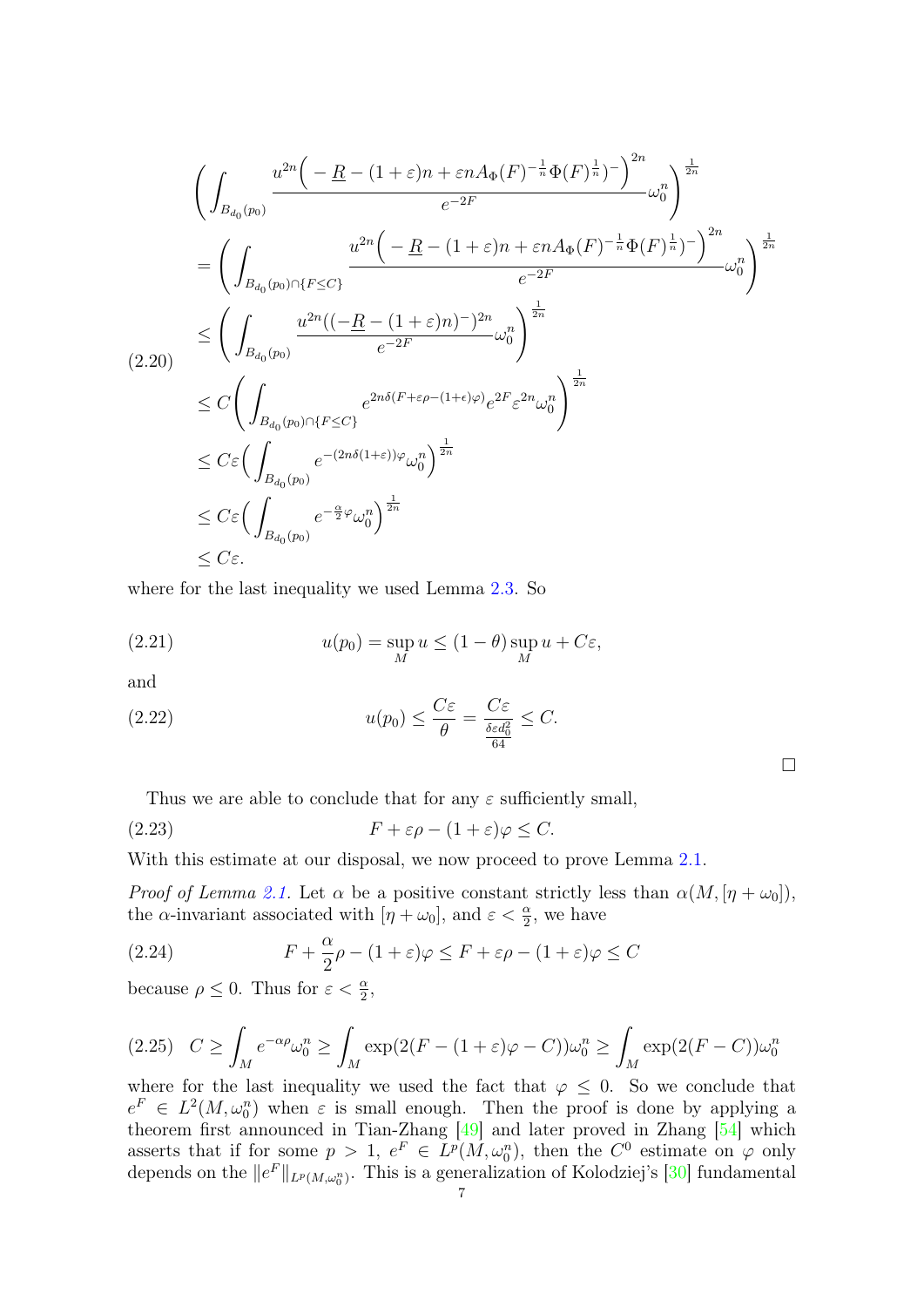result to the degenerate setting. One can find more general versions of their result in Eyssidieux-Guedj-Zeriahi  $[22, 23]$  $[22, 23]$  $[22, 23]$  and Demailly-Pali  $[17]$  as well.

To show that  $F<sub>\varepsilon</sub>$  is uniformly bounded from below we recall a trick due to Song-Tian [\[38\]](#page-21-23) which was pointed out to the author by Jian Song. We consider the following auxiliary complex Monge-Ampére equations:

<span id="page-7-0"></span>(2.26) 
$$
(\omega_{\varepsilon} + \sqrt{-1}\partial\bar{\partial}h_{\varepsilon})^n = e^{h_{\varepsilon}}\omega_0^n.
$$

Again, for each  $\varepsilon$  there exists a unique smooth real-valued  $h_{\varepsilon}$  solving [\(2.26\)](#page-7-0) by Yau's theorem. At a maximum  $p_0$  of  $h_\varepsilon$  we have

(2.27) 
$$
e^{h_{\varepsilon}} = \frac{(\omega_{\varepsilon} + \sqrt{-1}\partial\bar{\partial}h_{\varepsilon})^n}{\omega_0^n} \leq \frac{\omega_{\varepsilon}^n}{\omega_0^n} \leq C.
$$

Thus,  $h_{\varepsilon}$  is uniformly bounded from above. Then by the theorem of Zhang [\[54\]](#page-21-21) again, we have that  $||h_\varepsilon||_{C^0(M)}$  is uniformly bounded.

**Theorem 2.5.** There exists a constant C depending only on  $\|\varphi_{\varepsilon}\|_{C^0(M)}$  and  $\|h_{\varepsilon}\|_{C^0(M)}$ such that

$$
(2.28)\t\t\t F_{\varepsilon} \ge C
$$

for  $\varepsilon$  sufficiently small.

*Proof.* Compute at a minimum  $p_0$  of  $F + \varphi - h$ , we get

(2.29)  
\n
$$
0 \leq \Delta_{\omega_{\varphi}}(F + \varphi - h) = -\underline{R} + n - \text{tr}_{\omega_{\varphi}}(\omega + \eta + \sqrt{-1}\partial\bar{\partial}h)
$$
\n
$$
\leq C - \text{tr}_{\omega_{\varphi}}(\omega + \sqrt{-1}\partial\bar{\partial}h)
$$
\n
$$
\leq C - ne^{\frac{h - F}{n}}.
$$

It implies that

$$
(2.30) \t\t F(p_0) \ge C.
$$

So for any  $p \in M$ ,

(2.31) 
$$
F(p) + \varphi(p) - h(p) \ge F(p_0) + \varphi(p_0) + h(p_0) \ge C + \varphi(p_0).
$$

**Theorem 2.6.** There exists a constant  $C > 0$  such that

$$
(2.32) \t\t\t F_{\varepsilon} \le C
$$

for all  $\varepsilon$  sufficiently small.

*Proof.* Using the  $L^p$  bound on  $e^F$ , the lower bound on F and the theorem of Zhang [\[54\]](#page-21-21) again we can show that  $\rho_{\varepsilon}$  is uniformly bounded as well. Then the theorem follows immediately from Lemma [2.4.](#page-4-0)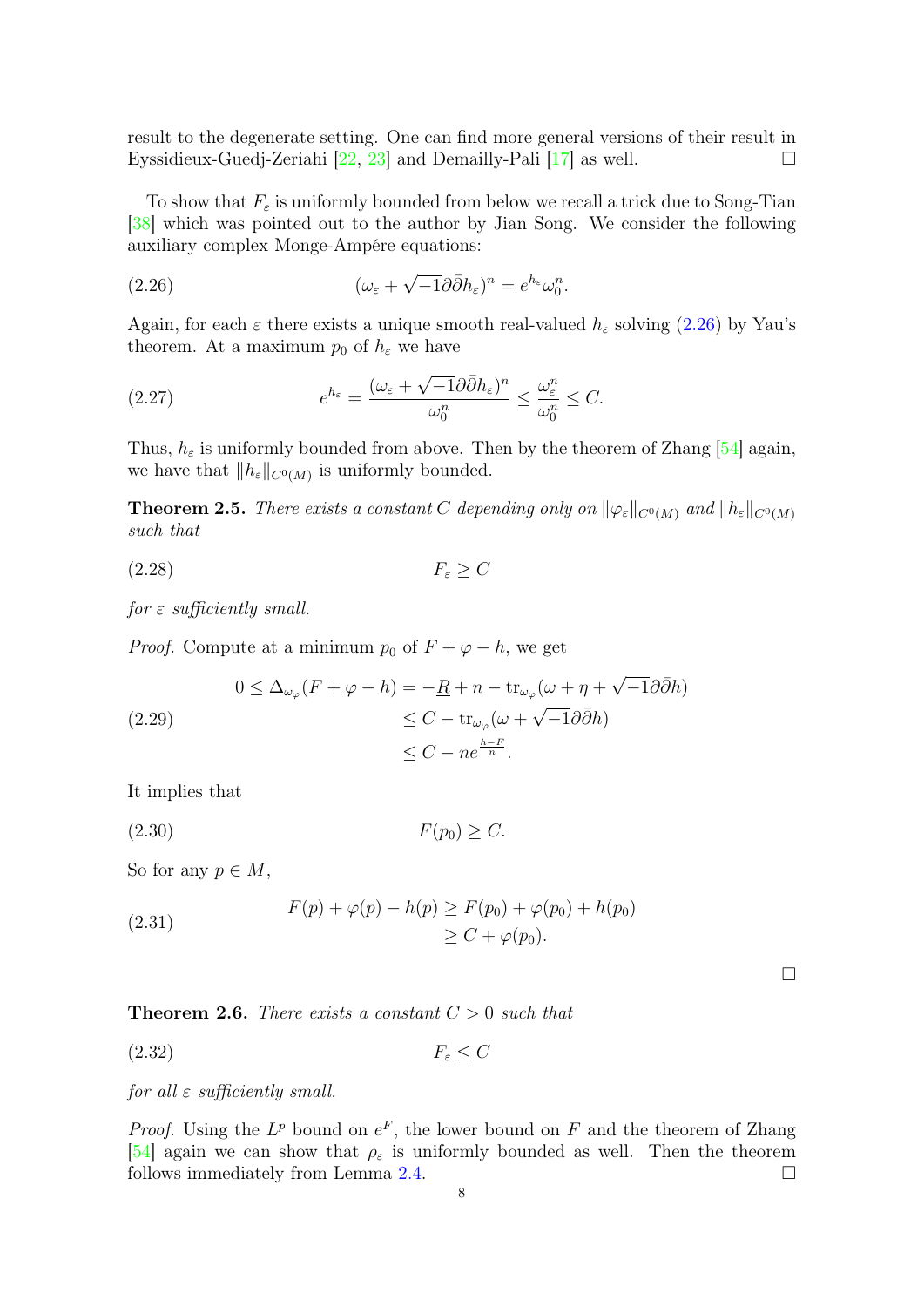# 3. DEGENERATE BOUND ON  $|\partial \varphi_{\varepsilon}|_{\omega_0}^2$

Let us first recall the following the Kodaira's lemma, for handling degenerate reference metrics.

<span id="page-8-0"></span>**Lemma 3.1.** There exists an effective divisor  $E$  on  $M$ , a holomorphic section s of E which vanishes to order 1 along the divisor E, constants  $\sigma > 0, C > 0$  such that for any  $\delta' \in (0, \sigma]$ , and any Hermitian metric h of  $[E]$ , where  $[E]$  is the line bundle associated with E, we have

(3.1) 
$$
\eta + \delta' \sqrt{-1} \partial \bar{\partial} \log |s|_h^2 > C \delta' \omega_0.
$$

Moreover, as a special case of the Kodaira lemma, we can and will choose E to be the exceptional locus of the canonical map  $\Phi : M \to M_{\text{can}}$ , where  $\Phi$  fails to be an isomorphism, so that  $\eta$  is Kähler outside E (see Song-Tian [\[39\]](#page-21-24) Proposition 2.1). The trick of applying Kodaira's lemma is commonly referred to as Tsuji's trick in the literature, and the idea of it is straightforward.  $\omega_{\varepsilon}$  is degenerate in the sense that it is tending to  $\eta$  which might be zero along E. By using the barrier function  $\log |s|_h^2$ which is  $-\infty$  along the singular set, one can carry out the usual maximum principle away from E. Equipped with this tool, we will show in this section a degenerate version of Theorem 2.1 in [\[9\]](#page-20-21).

<span id="page-8-1"></span>**Theorem 3.2.** There exists constants  $q > 0$  and  $C > 0$  such that

(3.2) 
$$
|\partial \varphi_{\varepsilon}|_{\omega_0}^2 \le C \frac{1}{|s|_h^{2q}}
$$

where the constants depend only on  $\|\varphi_{\varepsilon}\|_{C^0(M)}$ ,  $\|F_{\varepsilon}\|_{C^0(M)}$  and  $(M, \omega_0)$ .

*Proof.* We will suppress  $\varepsilon$  for simplicity and apply the maximum principle to

(3.3) 
$$
e^{-(F+\lambda\varphi)+\frac{1}{2}\varphi^2+Q\delta'\psi}(|\partial\varphi|^2_{\omega_0}+K).
$$

Here  $\lambda > 0, K > 0, Q > 0$  are constants to be determined later, and  $\delta' \in (0, \min\{\sigma, 1\}],$ where  $\sigma$  is the constant given in Lemma [3.1.](#page-8-0) Let  $A(F, \varphi, \psi) = -(F + \lambda \varphi) + \frac{1}{2} \varphi^2 + Q \delta' \psi$ , and denote the metric tensor of  $\omega_{\varphi}$  by  $g_{\varphi}$ , the metric tensor of  $\omega$  by g and the metric tensor of  $\omega_0$  by  $g_0$ . Unless otherwise noted, we will always choose a normal holomorphic coordinate neighborhood for  $g_0$  such that  $g_\varphi$  is diagonal.

(3.4) 
$$
\Delta_{\omega_{\varphi}}(e^{A}(|\partial \varphi|_{\omega_{0}}^{2} + K)) = \Delta_{\omega_{\varphi}}(e^{A})(|\partial \varphi|_{\omega_{0}}^{2} + K) + e^{A}\Delta_{\omega_{\varphi}}(|\partial \varphi|_{\omega_{0}}^{2}) + 2g_{\varphi}^{i\bar{i}}e^{A}\text{Re}(A_{i}(|\partial \varphi|_{\omega_{0}}^{2})_{\bar{i}}).
$$

Let us estimate the three terms involved in the above equation separately

(3.5)  
\n
$$
\Delta_{\omega_{\varphi}}(e^{A})
$$
\n
$$
= e^{A}g_{\varphi}^{i\bar{i}}|A_{i}|^{2} + e^{A}(-\Delta_{\omega_{\varphi}}(F + \lambda\varphi) + \varphi\Delta_{\omega_{\varphi}}\varphi + Q\delta'\Delta_{\omega_{\varphi}}\psi) + e^{A}g_{\varphi}^{i\bar{i}}|\varphi_{i}|^{2}
$$
\n
$$
= e^{A}(\underline{R} - \lambda n + (\lambda - \varphi)\text{tr}_{\omega_{\varphi}}\omega + \text{tr}_{\omega_{\varphi}}\eta + n\varphi + Q\delta'\Delta_{\omega_{\varphi}}\psi) + e^{A}g_{\varphi}^{i\bar{i}}|\varphi_{i}|^{2}
$$
\n
$$
+ e^{A}g_{\varphi}^{i\bar{i}}|A_{i}|^{2},
$$

and

$$
(3.6)\quad \Delta_{\omega_{\varphi}}(|\partial \varphi|_{\omega_0}^2) = g_{\varphi}^{i\bar{i}} R_{\alpha\beta i\bar{i}}(g_0) \varphi_{\alpha} \varphi_{\bar{\beta}} + g_{\varphi}^{i\bar{i}} |\varphi_{\alpha i}|^2 + g_{\varphi}^{i\bar{i}} |\varphi_{\alpha \bar{i}}|^2 + g_{\varphi}^{i\bar{i}} (\varphi_{\alpha i\bar{i}} \varphi_{\bar{\alpha}} + \varphi_{\bar{\alpha} i\bar{i}} \varphi_{\alpha}).
$$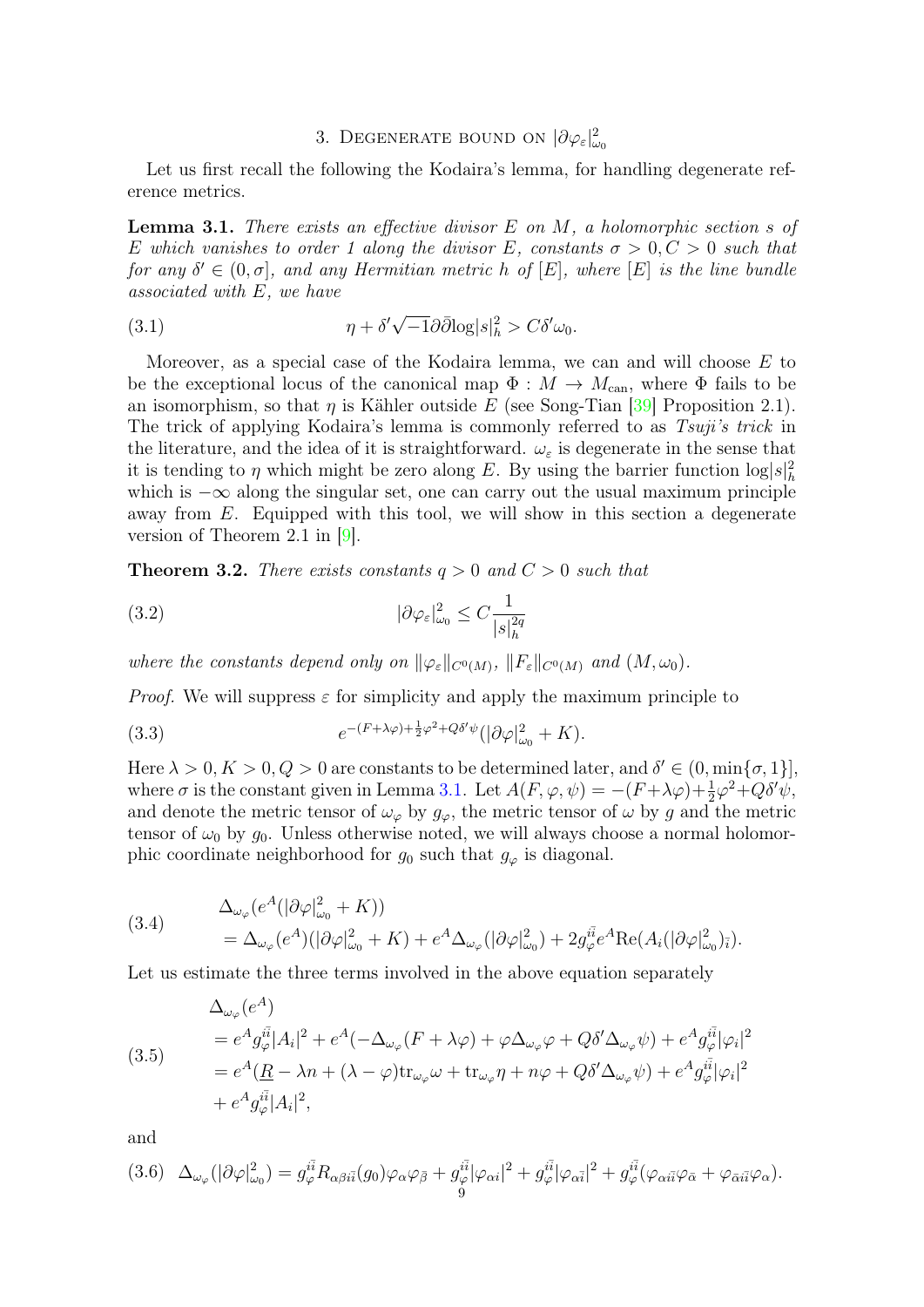Differentiating

(3.7) 
$$
\log \frac{\omega_{\varphi}^n}{\omega_0^n} = F,
$$

we get

(3.8) 
$$
g_{\varphi}^{i\bar{i}}(g_{i\bar{i},\alpha} + \varphi_{i\bar{i}\alpha}) = F_{\alpha} \text{ and } g_{\varphi}^{i\bar{i}}(g_{i\bar{i},\bar{\alpha}} + \varphi_{i\bar{i}\bar{\alpha}}) = F_{\bar{\alpha}}.
$$

So

$$
\Delta_{\omega_{\varphi}}(|\partial \varphi|_{\omega_{0}}^{2})
$$
\n
$$
= g_{\varphi}^{i\bar{i}} R_{\alpha\bar{\beta}i\bar{i}}(g_{0}) \varphi_{\alpha} \varphi_{\bar{\beta}} + g_{\varphi}^{i\bar{i}} |\varphi_{\alpha i}|^{2} + g_{\varphi}^{i\bar{i}} |\varphi_{\alpha \bar{i}}|^{2} + F_{\alpha} \varphi_{\bar{\alpha}} + F_{\bar{\alpha}} \varphi_{\alpha} - 2 g_{\varphi}^{i\bar{i}} \text{Re}(g_{i\bar{i},\alpha} \varphi_{\bar{\alpha}})
$$
\n
$$
\geq -C_{1} |\partial \varphi|_{\omega_{0}}^{2} \text{tr}_{\omega_{\varphi}} \omega_{0} + g_{\varphi}^{i\bar{i}} |\varphi_{\alpha i}|^{2} + g_{\varphi}^{i\bar{i}} |\varphi_{\alpha \bar{i}}|^{2} - 2 \text{Re}(A_{\alpha} \varphi_{\bar{\alpha}}) - 2(\lambda - \varphi)|\partial \varphi|_{\omega_{0}}^{2}
$$
\n
$$
+ 2Q \delta' \text{Re}(\psi_{\alpha} \varphi_{\bar{\alpha}}) - 2 g_{\varphi}^{i\bar{i}} \text{Re}(g_{i\bar{i},\alpha} \varphi_{\bar{\alpha}}).
$$

where  $C_1$  depends on a lower bound on the bisectional curvature of  $\omega_0$ . Then we have

$$
e^{-A}\Delta_{\omega_{\varphi}}(e^{A}(|\partial\varphi|_{\omega_{0}}^{2}+K))
$$
\n
$$
\geq (\underline{R}-\lambda n+(\lambda-\varphi)\text{tr}_{\omega_{\varphi}}\omega+Q\delta'\Delta_{\omega_{\varphi}}\psi+\text{tr}_{\omega_{\varphi}}\eta+n\varphi)(|\partial\varphi|_{\omega_{0}}^{2}+K)
$$
\n
$$
(3.10) \quad +g_{\varphi}^{i\bar{i}}|A_{i}|^{2}(|\partial\varphi|_{\omega_{0}}^{2}+K)+|\partial\varphi|_{\omega_{\varphi}}^{2}(|\partial\varphi|_{\omega_{0}}^{2}+K)-C_{1}|\partial\varphi|_{\omega_{0}}^{2}\text{tr}_{\omega_{\varphi}}\omega_{0}+g_{\varphi}^{i\bar{i}}|\varphi_{\alpha i}|^{2}
$$
\n
$$
+g_{\varphi}^{i\bar{i}}|\varphi_{\alpha\bar{i}}|^{2}+(-2\lambda+2\varphi)|\partial\varphi|_{\omega_{0}}^{2}-2\text{Re}(A_{\alpha}\varphi_{\bar{\alpha}})+2g_{\varphi}^{i\bar{i}}\text{Re}(A_{i}(\varphi_{\alpha\bar{i}}\varphi_{\bar{\alpha}}+\varphi_{\bar{\alpha}\bar{i}}\varphi_{\alpha}))
$$
\n
$$
+2Q\delta'\text{Re}(\psi_{\alpha}\varphi_{\bar{\alpha}})-2g_{\varphi}^{i\bar{i}}\text{Re}(g_{i\bar{i},\alpha}\varphi_{\bar{\alpha}}).
$$

Notice the following complete square in the above sum

(3.11) 
$$
g_{\varphi}^{i\bar{i}}|\varphi_{i\alpha} + A_i\varphi_{\alpha}|^2
$$

$$
= g_{\varphi}^{i\bar{i}}|\varphi_{i\alpha}|^2 + 2g_{\varphi}^{i\bar{i}}\text{Re}(A_i\varphi_{\alpha}\varphi_{\bar{\alpha}\bar{i}}) + g_{\varphi}^{i\bar{i}}|A_i|^2|\partial\varphi|_{\omega_0}^2.
$$

Also observe that

(3.12)  
\n
$$
\begin{aligned}\n&-A_{\alpha}\varphi_{\bar{\alpha}}+g_{\varphi}^{ii}A_{i}\varphi_{\alpha\bar{i}}\varphi_{\bar{\alpha}}\\
&=g_{\varphi}^{i\bar{i}}(A_{i}\varphi_{\alpha\bar{i}}\varphi_{\bar{\alpha}}-(g_{\varphi})_{\alpha\bar{i}}A_{i}\varphi_{\bar{\alpha}})\\
&=-g_{\varphi}^{i\bar{i}}g_{\alpha\bar{i}}A_{i}\varphi_{\bar{\alpha}}.\n\end{aligned}
$$

In summary

$$
\Delta_{\varphi}(e^{A}(|\partial\varphi|_{\omega_{0}}^{2}+K))e^{-A}
$$
\n
$$
\geq K g_{\varphi}^{i\bar{i}}|A_{i}|^{2}+g_{\varphi}^{i\bar{i}}|\varphi_{i}|^{2}(|\partial\varphi|_{\omega_{0}}^{2}+K)
$$
\n(3.13) 
$$
+(tr_{\omega_{\varphi}}(\lambda-\varphi)\omega+Q\delta'\Delta_{\omega_{\varphi}}\psi+tr_{\omega_{\varphi}}\eta)(|\partial\varphi|_{\omega_{0}}^{2}+K)
$$
\n
$$
+(\underline{R}-\lambda n+n\varphi)(|\partial\varphi|_{\omega_{0}}^{2}+K)-C_{1}|\partial\varphi|_{\omega_{0}}^{2}tr_{\omega_{\varphi}}\omega_{0}+g_{\varphi}^{i\bar{i}}|\varphi_{\alpha\bar{i}}|^{2}
$$
\n
$$
+(-2\lambda+2\varphi)|\partial\varphi|_{\omega_{0}}^{2}-2g_{\varphi}^{i\bar{i}}\text{Re}(g_{\alpha\bar{i}}A_{i}\varphi_{\bar{\alpha}})+2Q\delta'\text{Re}(\psi_{\alpha}\varphi_{\bar{\alpha}})-2\text{Re}(g_{\varphi}^{i\bar{i}}g_{i\bar{i},\alpha}\varphi_{\bar{\alpha}}).
$$

 $\overline{a}$ 

Furthermore, by Young's inequality

(3.14) 
$$
2\mathrm{Re}(g_{\varphi}^{i\bar{i}}g_{i\bar{i},\alpha}\varphi_{\bar{\alpha}}) \leq C_2(\mathrm{tr}_{\omega_{\varphi}}\omega_0 + |\partial \varphi|_{\omega_0}^2 \mathrm{tr}_{\omega_{\varphi}}\omega_0),
$$

and

(3.15) 
$$
2\text{Re}(g_{\varphi}^{i\bar{i}}g_{\alpha\bar{i}}A_i\varphi_{\bar{\alpha}}) \leq C_3(g_{\varphi}^{i\bar{i}}|A_i|^2 + |\partial \varphi|_{\omega_0}^2 \text{tr}_{\omega_{\varphi}}\omega_0).
$$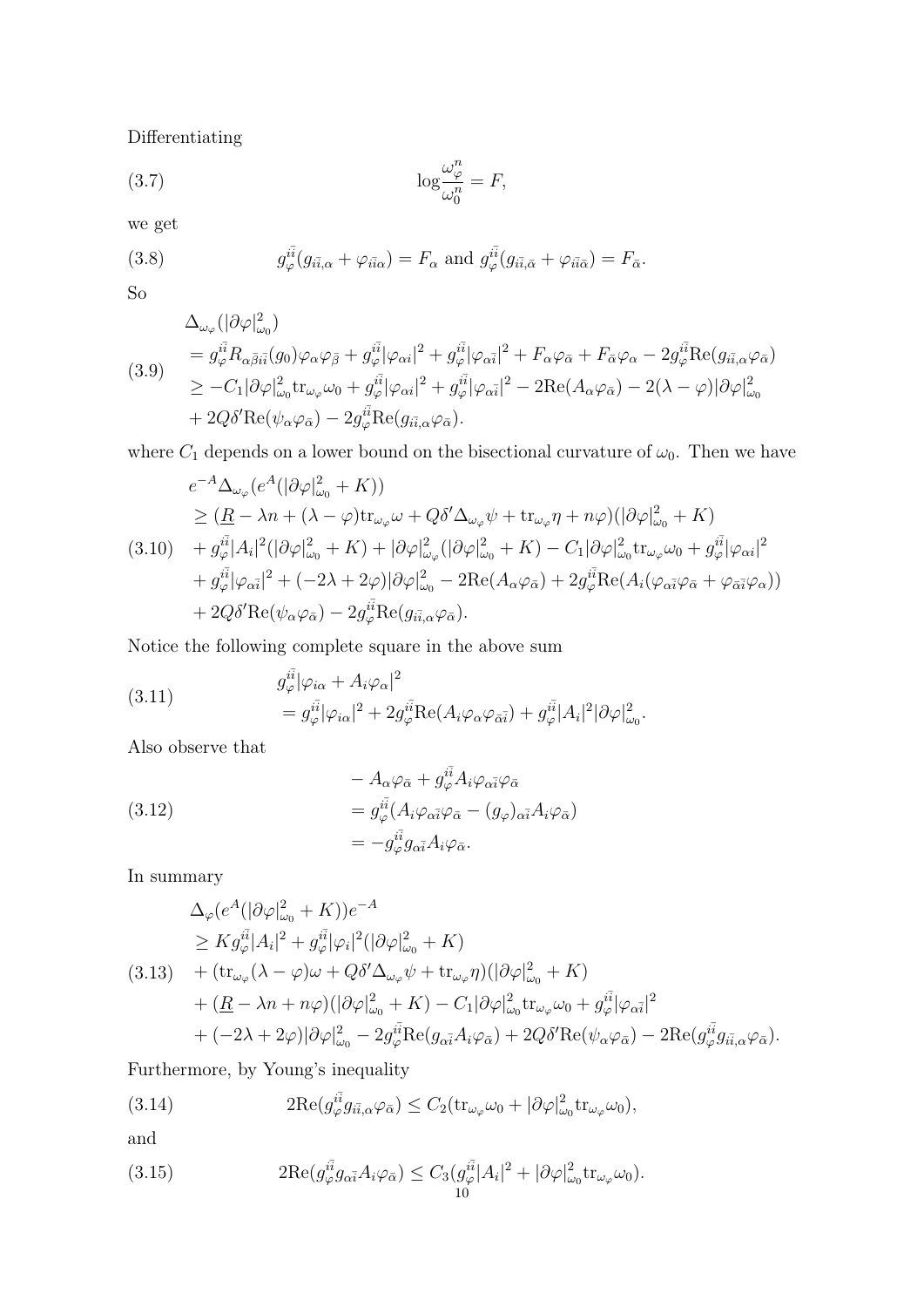Let  $\lambda = (\frac{1}{\delta'} + \frac{1}{C_{\delta}})$  $\frac{1}{C_{\delta'}}\big)(\|\varphi\|_{C^0(M)} + 10 + C_1 + C_2 + C_3), Q = \lambda - \|\varphi\|_{C^0(M)} > \max\{\frac{10 + C_1 + C_2 + C_3}{C_{\delta'}}\}$  $\frac{1+C_2+C_3}{C_{\delta'}}$ ,  $\frac{2}{\delta}$  $\frac{2}{\delta'}\},$  $K = C_2 + C_3$ , so that  $C_{\delta'}Q \ge 10 + C_1 + C_2 + C_3$ ,  $Q\delta' > 1$  and recall that  $\psi$  is chosen such that √ √

(3.16) 
$$
\omega + \delta' \sqrt{-1} \partial \bar{\partial} \psi \ge \eta + \delta' \sqrt{-1} \partial \bar{\partial} \psi > C_{\delta'} \omega_0.
$$

So

$$
(tr_{\omega_{\varphi}}(\lambda - \varphi)\omega + Q\delta' \Delta_{\omega_{\varphi}}\psi + tr_{\omega_{\varphi}}\eta)(|\partial \varphi|_{\omega_{0}}^{2} + K) - C_{1}|\partial \varphi|_{\omega_{0}}^{2}tr_{\omega_{\varphi}}\omega_{0}
$$
  
\n
$$
- 2\text{Re}(g_{\varphi}^{i\bar{i}}g_{i\bar{i},\alpha}\varphi_{\bar{\alpha}}) + Kg_{\varphi}^{i\bar{i}}|A_{i}|^{2} + 2\text{Re}(g_{\varphi}^{i\bar{i}}g_{\alpha\bar{i}}A_{i}\varphi_{\bar{\alpha}})
$$
  
\n
$$
\geq Q(tr_{\omega_{\varphi}}\omega + \delta' \Delta_{\omega_{\varphi}}\psi)(|\partial \varphi|_{\omega_{0}}^{2} + K) - (C_{1} + C_{2} + C_{3})|\partial \varphi|_{\omega_{0}}^{2}tr_{\omega_{\varphi}}\omega_{0}
$$
  
\n
$$
- C_{2}tr_{\omega_{\varphi}}\omega_{0} + (K - C_{3})g_{\varphi}^{i\bar{i}}|A_{i}|^{2}
$$
  
\n
$$
\geq QC_{\delta'}(|\partial \varphi|_{\omega_{0}}^{2} + K)tr_{\omega_{\varphi}}\omega_{0} - (C_{1} + C_{2} + C_{3})|\partial \varphi|_{\omega_{0}}^{2}tr_{\omega_{\varphi}}\omega_{0} - C_{2}tr_{\omega_{\varphi}}\omega_{0}
$$
  
\n
$$
\geq 10|\partial \varphi|_{\omega_{0}}^{2}tr_{\omega_{\varphi}}\omega_{0}.
$$

Recall that  $\underline{R} \rightarrow -n$ , so

(3.18) 
$$
\frac{(R - \lambda n + n\varphi)(|\partial \varphi|_{\omega_0}^2 + K)}{|\partial \varphi|_{\omega_0}^2 + K} \geq -C|\partial \varphi|_{\omega_0}^2 - C,
$$

and

(3.19) 
$$
(-2\lambda + 2\varphi)|\partial \varphi|_{\omega_0}^2 \geq -C|\partial \varphi|_{\omega_0}^2
$$

where the constants depend on the 0-th order estimate on  $\varphi$ . Also as an elementary consequence of the equation (see [\[9\]](#page-20-21) page 12)

$$
\frac{\omega_{\varphi}^n}{\omega_0^n} = e^F
$$

yields

(3.21) 
$$
g_{\varphi}^{i\bar{i}}|\varphi_{i}|^{2}|\partial\varphi|_{\omega_{0}}^{2}+|\partial\varphi|_{\omega_{0}}^{2}\text{tr}_{\omega_{\varphi}}\omega_{0}\geq C|\partial\varphi|_{\omega_{0}}^{2+\frac{2}{n}}e^{\frac{-F}{n}}.
$$

Recall that  $\psi = \log |s|_h^2$ , where s is a holomorphic section vanishing on E. Then we get

(3.22) 
$$
g_{\varphi}^{i\bar{i}} |\varphi_i|^2 |\partial \varphi|_{\omega_0}^2 + |\partial \varphi|_{\omega_0}^2 \text{tr}_{\omega_{\varphi}} \omega_0 \geq C |\partial \varphi|_{\omega_0}^{2 + \frac{2}{n}} e^{\frac{-F + Q\delta'\psi}{n}}.
$$

We arrive at

$$
\Delta_{\omega_{\varphi}}(e^{A}(|\partial\varphi|_{\omega_{0}}^{2}+K))
$$
\n
$$
\geq e^{A}(g_{\varphi}^{i\bar{i}}|\varphi_{i}|^{2}|\partial\varphi|_{\omega_{0}}^{2}+|\partial\varphi|_{\omega_{0}}^{2}\text{tr}_{\omega_{\varphi}}\omega_{0}-C|\partial\varphi|_{\omega_{0}}^{2}-C+2Q\delta'\text{Re}(\psi_{\alpha}\varphi_{\bar{\alpha}}))
$$
\n
$$
\geq e^{A}(Ce^{\frac{-F+Q\delta'\psi}{n}}(|\partial\varphi|_{\omega_{0}}^{2})^{1+\frac{1}{n}}-C|\partial\varphi|_{\omega_{0}}^{2}-C+2Q\delta'\text{Re}(\psi_{\alpha}\varphi_{\bar{\alpha}}))
$$
\n
$$
\geq C(e^{Q\delta'\psi}|\partial\varphi|_{\omega_{0}}^{2})^{1+\frac{1}{n}}-Ce^{Q\delta'\psi}|\partial\varphi|_{\omega_{0}}^{2}-Ce^{Q\delta'\psi}+2e^{A}Q\delta'\text{Re}(\psi_{\alpha}\varphi_{\bar{\alpha}})
$$

where we used the fact that  $||F||_{C^{0}(M)}$  and  $||\varphi||_{C^{0}(M)}$  are bounded. For the last term we have

(3.24) 
$$
\psi_{\alpha} = \frac{\partial_{\alpha}(|s|_{h}^{2})}{|s|_{h}^{2}},
$$

So

(3.25)  
\n
$$
2e^{A}Q\delta'\text{Re}(\psi_{\alpha}\varphi_{\alpha})
$$
\n
$$
\geq -Ce^{2\psi}|\partial\psi|_{\omega_{0}}^{2} - Ce^{(2Q\delta'-2)\psi}|\partial\varphi|_{\omega_{0}}^{2}
$$
\n
$$
\geq -C - Ce^{Q\delta'\psi}|\partial\varphi|_{\omega_{0}}^{2}.
$$
\n11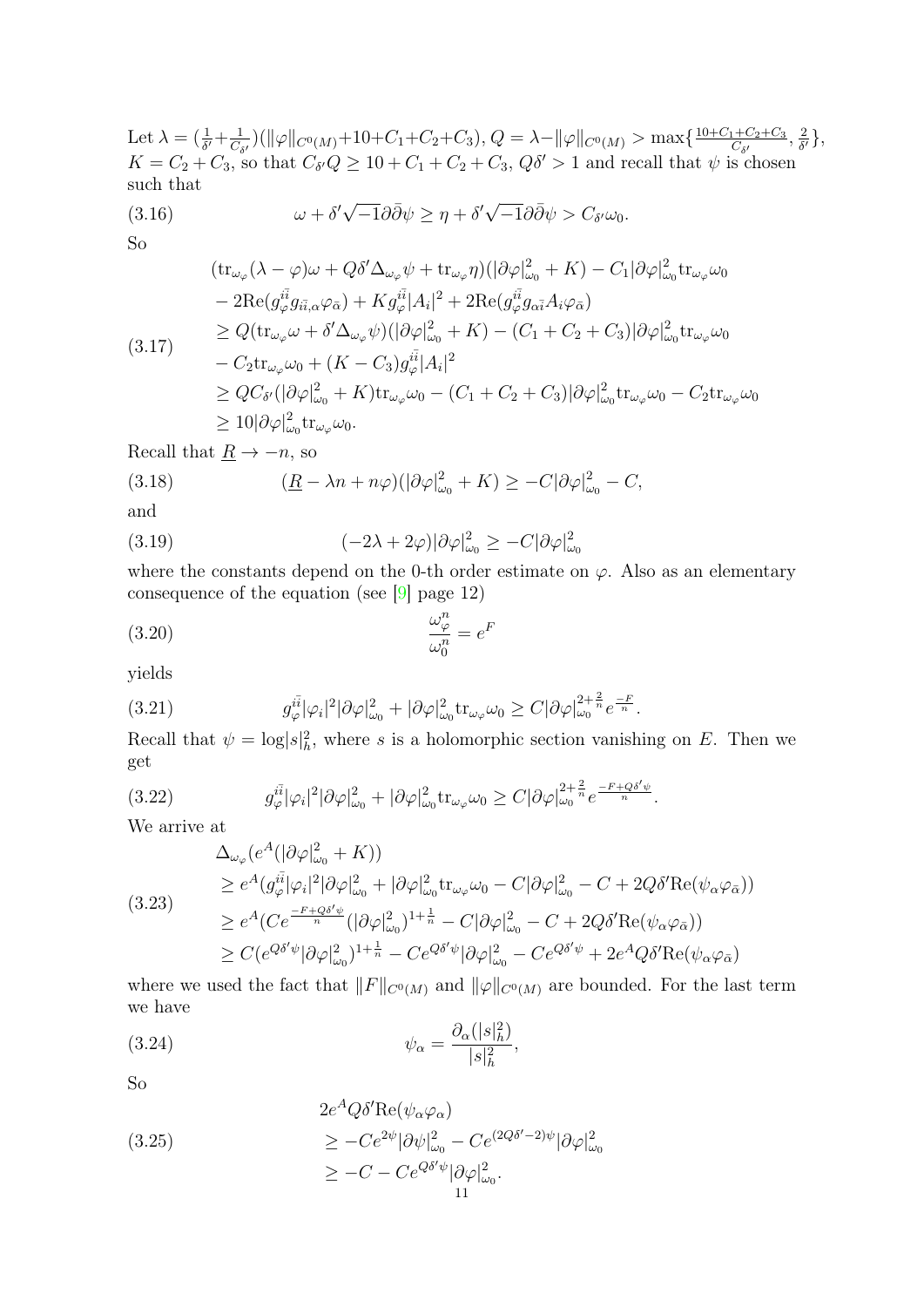where we used the fact that Q is chosen such that  $2Q\delta' - 2 > Q\delta'$  so  $e^{(2Q\delta' - 2)\psi} \le$  $Ce^{Q\delta'\psi}$ . Finally we reach

(3.26)  
\n
$$
\Delta_{\omega_{\varphi}}(e^{A}(|\partial \varphi|_{\omega_{0}}^{2} + K))
$$
\n
$$
\geq C(e^{Q\delta'\psi}|\partial \varphi|_{\omega_{0}}^{2})^{1 + \frac{1}{n}} - Ce^{Q\delta'\psi}|\partial \varphi|_{\omega_{0}}^{2} - Ce^{Q\delta'\psi} - C.
$$

At a maximum p of  $e^{A}(|\partial \varphi|_{\omega_0}^2 + K)$ , which is away from E because  $A = -\infty$  on E, we have

(3.27)  
\n
$$
C(e^{Q\delta'\psi(p)}|\partial\varphi|_{\omega_0}^2(p))^{1+\frac{1}{n}} - Ce^{Q\delta'\psi(p)}|\partial\varphi|_{\omega_0}^2(p)
$$
\n
$$
\leq Ce^{Q\delta'\psi(p)} + C
$$
\n
$$
\leq C
$$

where for the last inequality we used the fact that  $e^{P\psi}$  is bounded from above for any constant  $P > 0$ , and our choice that  $Q\delta' > 1$ . Thus, we conclude that  $e^{Q\delta'\psi}|\partial\varphi|_{\omega_0}^2(p)$ is bounded from above. As a consequence,  $e^{A}(|\partial \varphi|_{\omega_0}^2 + K)(p)$  is also bounded from above. This concludes our proof.

4. DEGENERATE  $L^p$  bound on  $\text{tr}_{\omega_0} \omega_{\varphi_{\varepsilon}}$  and  $C_{\text{loc}}^{\infty}(M \backslash E)$  bound on  $\varphi_{\varepsilon}$ 

<span id="page-11-0"></span>In this section we will first establish a degenerate version of Theorem 3.1 in [\[9\]](#page-20-21).

<span id="page-11-1"></span>**Theorem 4.1.** For each  $p > 0$ , there exists a constant  $\gamma(p) > 0$  such that

(4.1) 
$$
\int_M e^{\gamma(p)\psi} (\operatorname{tr}_{\omega_0} \omega_{\varphi_{\varepsilon}})^p \omega_0^n \leq C(p, (M, \omega_0), \|\varphi_{\varepsilon}\|_{C^0(M)}, \|F_{\varepsilon}\|_{C^0(M)}).
$$

For simplicity, let  $B_{\varepsilon} = F_{\varepsilon} + \lambda \varphi_{\varepsilon} - \lambda \delta' \psi$ , where  $\delta' < \min\{\frac{1}{2}, \sigma\}$  and  $\sigma$  is specified in Lemma [3.1.](#page-8-0) Moreover, let  $\beta$  be a constant greater than 1. We start by computing at a point away from  $E$  in a normal holomorphic coordinate neighborhood for  $g_0$  such that  $g_{\varphi}$  is diagonal.

(4.2) 
$$
\Delta_{\omega_{\varphi}}(e^{-\beta B}(\text{tr}_{\omega_0}\omega_{\varphi}))
$$
  
=  $\Delta_{\omega_{\varphi}}(e^{-\beta B})\text{tr}_{\omega_0}\omega_{\varphi} + e^{-\beta B}\Delta_{\omega_{\varphi}}(\text{tr}_{\omega_0}\omega_{\varphi}) - 2\beta \text{Re}(e^{-\beta B}g_{\varphi}^{i\bar{i}}(B_i\partial_i \text{tr}_{\omega_0}\omega_{\varphi})),$ 

and

(4.3) 
$$
\Delta_{\omega_{\varphi}} e^{-\beta B} = (\beta^2 g_{\varphi}^{i\bar{i}} |B_i|^2 + \beta(\underline{R} - \lambda n + \lambda \text{tr}_{\omega_{\varphi}}(\omega + \delta' \sqrt{-1} \partial \bar{\partial} \psi) + \text{tr}_{\omega_{\varphi}} \eta))e^{-\beta B}
$$

$$
\geq \beta^2 g_{\varphi}^{i\bar{i}} |B_i|^2 e^{-\beta B} + \beta e^{-\beta B}(\underline{R} - \lambda n) + C_{\delta'} \lambda \beta e^{-\beta B} \text{tr}_{\omega_{\varphi}} \omega_0.
$$

Now we estimate  $\Delta_{\omega_{\varphi}}$ tr<sub> $\omega_0 \omega_{\varphi}$ </sub> by first recalling that from the calculation in Yau [\[53\]](#page-21-0) (see also [\[44\]](#page-21-25) Lemma 3.7 for an exposition) we have

(4.4) 
$$
\Delta_{\omega_{\varphi}} \log \text{tr}_{\omega_0} \omega_{\varphi} \geq -C_1 \text{tr}_{\omega_{\varphi}} \omega_0 - \frac{g_0^{i\bar{j}} R_{i\bar{j}}(g_{\varphi})}{\text{tr}_{\omega_0} \omega_{\varphi}}
$$

where  $C_1$  only depends on a lower bound for the bisectional curvature of  $g_0$ . Recall that

(4.5) 
$$
\log \frac{\omega_{\varphi}^n}{\omega_0^n} = F.
$$

Then we have

(4.6) 
$$
-\operatorname{tr}_{\omega_0} \mathrm{Ric}(\omega_\varphi) = \operatorname{tr}_{\omega_0} \eta + \Delta_{\omega_0} F.
$$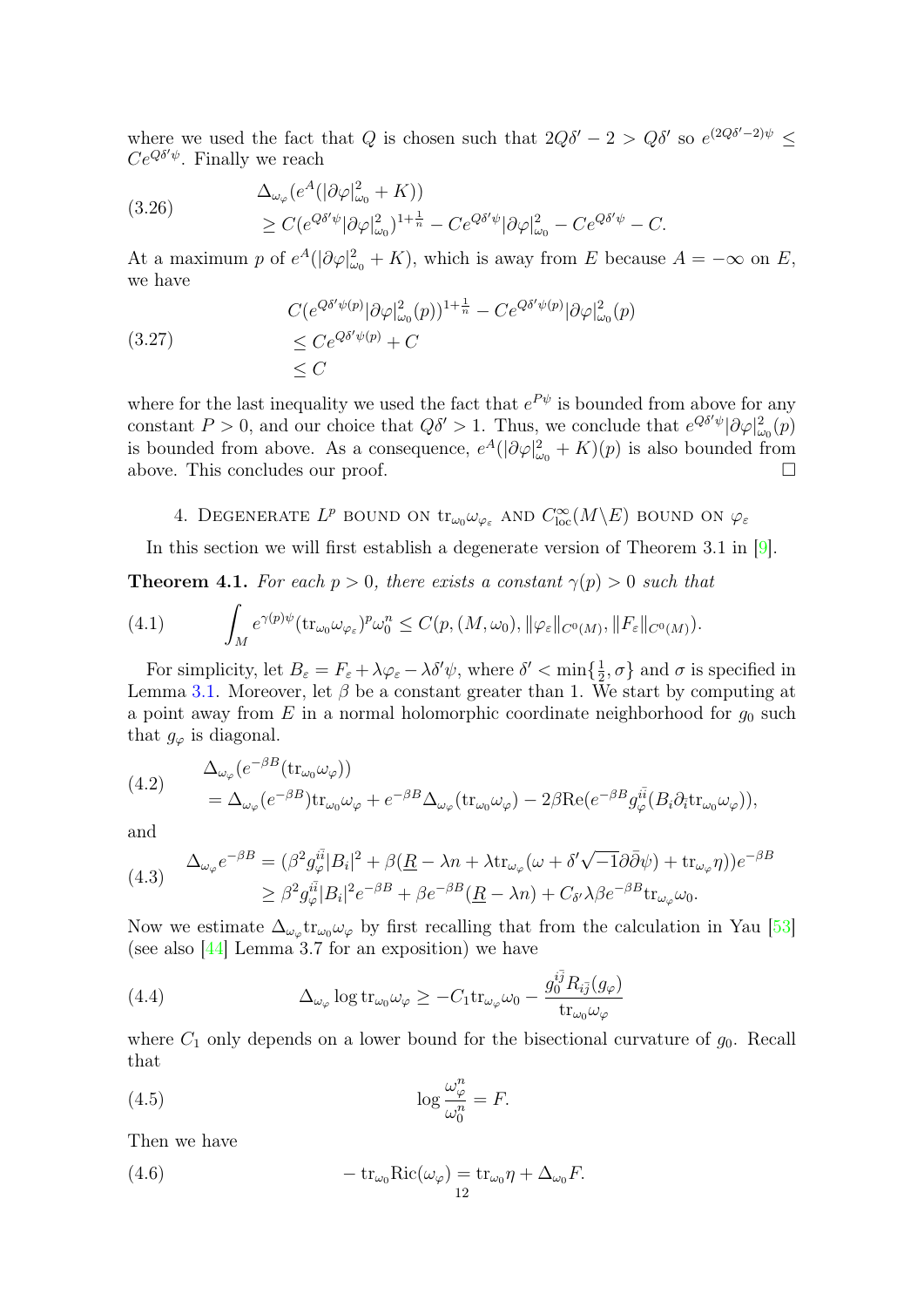Thus

(4.7) 
$$
\Delta_{\omega_{\varphi}} \text{logtr}_{\omega_0} \omega_{\varphi} \geq -C_1 \text{tr}_{\omega_{\varphi}} \omega_0 + \frac{\Delta_{\omega_0} F}{\text{tr}_{\omega_0} \omega_{\varphi}} + \frac{\text{tr}_{\omega_0} \eta}{\text{tr}_{\omega_0} \omega_{\varphi}},
$$

and

(4.8) 
$$
\Delta_{\omega_{\varphi}} \text{tr}_{\omega_0} \omega_{\varphi} \geq -C_1 \text{tr}_{\omega_{\varphi}} \omega_0 \text{tr}_{\omega_0} \omega_{\varphi} + \frac{|\partial \text{tr}_{\omega_0} \omega_{\varphi}|_{\omega_{\varphi}}^2}{\text{tr}_{\omega_0} \omega_{\varphi}} + \Delta_{\omega_0} F + \text{tr}_{\omega_0} \eta.
$$

Then we are able to conclude that

$$
e^{\beta B} \Delta_{\omega_{\varphi}} (e^{-\beta B} (\text{tr}_{\omega_{0}} \omega_{\varphi}))
$$
  
\n
$$
\geq (\beta^{2} g_{\varphi}^{i\bar{i}} |B_{i}|^{2} + \beta (\underline{R} - \lambda n)) \text{tr}_{\omega_{0}} \omega_{\varphi} + (C_{\delta'} \lambda \beta - C_{1}) \text{tr}_{\omega_{\varphi}} \omega_{0} \text{tr}_{\omega_{0}} \omega_{\varphi}
$$
  
\n
$$
+ \frac{|\partial \text{tr}_{\omega_{0}} \omega_{\varphi}|_{\omega_{\varphi}}^{2}}{\text{tr}_{\omega_{0}} \omega_{\varphi}} + \Delta_{\omega_{0}} F + \text{tr}_{\omega_{0}} \eta - 2\beta \text{Re} (g_{\varphi}^{i\bar{i}} (B_{i} \partial_{\bar{i}} \text{tr}_{\omega_{0}} \omega_{\varphi}))
$$
  
\n
$$
\geq \beta (\underline{R} - \lambda n) \text{tr}_{\omega_{0}} \omega_{\varphi} + (C_{\delta'} \lambda \beta - C_{1}) \text{tr}_{\omega_{\varphi}} \omega_{0} \text{tr}_{\omega_{0}} \omega_{\varphi} + \Delta_{\omega_{0}} F + \text{tr}_{\omega_{0}} \eta
$$

where we dropped the terms

(4.10)  
\n
$$
\beta^2 g_{\varphi}^{i\bar{i}} |B_i|^2 \text{tr}_{\omega_0} \omega_{\varphi} - 2\beta \text{Re}(g_{\varphi}^{i\bar{i}} (B_i \partial_{\bar{i}} \text{tr}_{\omega_0} \omega_{\varphi})) + \frac{|\partial \text{tr}_{\omega_0} \omega_{\varphi}|_{\omega_{\varphi}}^2}{\text{tr}_{\omega_0} \omega_{\varphi}}
$$
\n
$$
= \text{tr}_{\omega_0} \omega_{\varphi} g_{\varphi}^{i\bar{i}} (\beta^2 |B_i|^2 - 2\beta \text{Re}\left(\frac{B_i \partial_{\bar{i}} \text{tr}_{\omega_0} \omega_{\varphi}}{\text{tr}_{\omega_0} \omega_{\varphi}}\right) + \frac{|\partial_{\bar{i}} \text{tr}_{\omega_0} \omega_{\varphi}|^2}{(\text{tr}_{\omega_0} \omega_{\varphi})^2}) \ge 0.
$$

Use

(4.11) 
$$
\operatorname{tr}_{\omega_{\varphi}} \omega_0 \operatorname{tr}_{\omega_0} \omega_{\varphi} \geq e^{-\frac{F}{n-1}} (\operatorname{tr}_{\omega_0} \omega_{\varphi})^{1+\frac{1}{n-1}},
$$

and choose  $\lambda = \max(\frac{2C_1+2}{C_{\delta'}},\frac{q}{2\delta})$  $\frac{q}{2\delta'}+1, \frac{1}{2\delta}$  $\frac{1}{2\delta'}+1$ , where q is specified in Theorem [3.2,](#page-8-1) so that  $C_{\delta'}\lambda\beta \geq (2C_1+2)\beta > 2C_1+1$ . We get

<span id="page-12-1"></span>
$$
\Delta_{\omega_{\varphi}}(e^{-\beta B}(\text{tr}_{\omega_{0}}\omega_{\varphi}))
$$
\n
$$
\geq \beta(\underline{R} - \lambda n)\text{tr}_{\omega_{0}}\omega_{\varphi}e^{-\beta B} + (C_{\delta'}\lambda\beta - C_{1})e^{-\frac{F}{n-1} - \beta B}(\text{tr}_{\omega_{0}}\omega_{\varphi})^{1+\frac{1}{n-1}}
$$
\n
$$
+ (\Delta_{\omega_{0}}F + \text{tr}_{\omega_{0}}\eta)e^{-\beta B}
$$
\n
$$
\geq \beta(\underline{R} - \lambda n)\text{tr}_{\omega_{0}}\omega_{\varphi}e^{-\beta B} + (C_{\delta'}\lambda\beta - C_{1})e^{-\frac{F}{n-1} - \beta B}(\text{tr}_{\omega_{0}}\omega_{\varphi})^{1+\frac{1}{n-1}}
$$
\n
$$
+ \Delta_{\omega_{0}}Fe^{-\beta B}
$$

where for the last line we took advantage of the fact that  $\eta \geq 0$ . Let  $u = e^{-\beta B}$ tr<sub> $\omega_0 \omega_\varphi$ </sub>, for any  $p \geq 0$ , we have

<span id="page-12-0"></span>
$$
(4.13) \quad \frac{1}{2p+1} \Delta_{\omega_{\varphi}} u^{2p+1}
$$
  
=  $2pu^{2p-2}e^{-\beta B}(\text{tr}_{\omega_0}\omega_{\varphi})|\partial u|_{\omega_{\varphi}}^2 + u^{2p}\Delta_{\omega_{\varphi}} u \ge 2pu^{2p-2}|\partial u|_{\omega_0}^2 e^{-\beta B} + u^{2p}\Delta_{\omega_{\varphi}} u.$ 

Integrating both sides of [\(4.13\)](#page-12-0) with respect to  $\omega_{\varphi}^{n} = e^{F} \omega_{0}^{n}$  and use [\(4.12\)](#page-12-1) we get

<span id="page-12-2"></span>
$$
\int_{M} 2pu^{2p-2} |\partial u|_{\omega_0}^2 e^{-\beta B + F} \omega_0^n + \int_{M} \Delta_{\omega_0} F e^{-\beta B + F} u^{2p} \omega_0^n
$$
\n
$$
+ \int_{M} u^{2p} e^{-\beta B + \frac{n-2}{n-1}F} (C_{\delta'} \lambda \beta - C_1) (\text{tr}_{\omega_0} \omega_\varphi)^{1 + \frac{1}{n-1}} \omega_0^n
$$
\n
$$
\leq \int_{M} \beta(\lambda n - \underline{R}) \text{tr}_{\omega_0} \omega_\varphi e^{-\beta B + F} u^{2p} \omega_0^n.
$$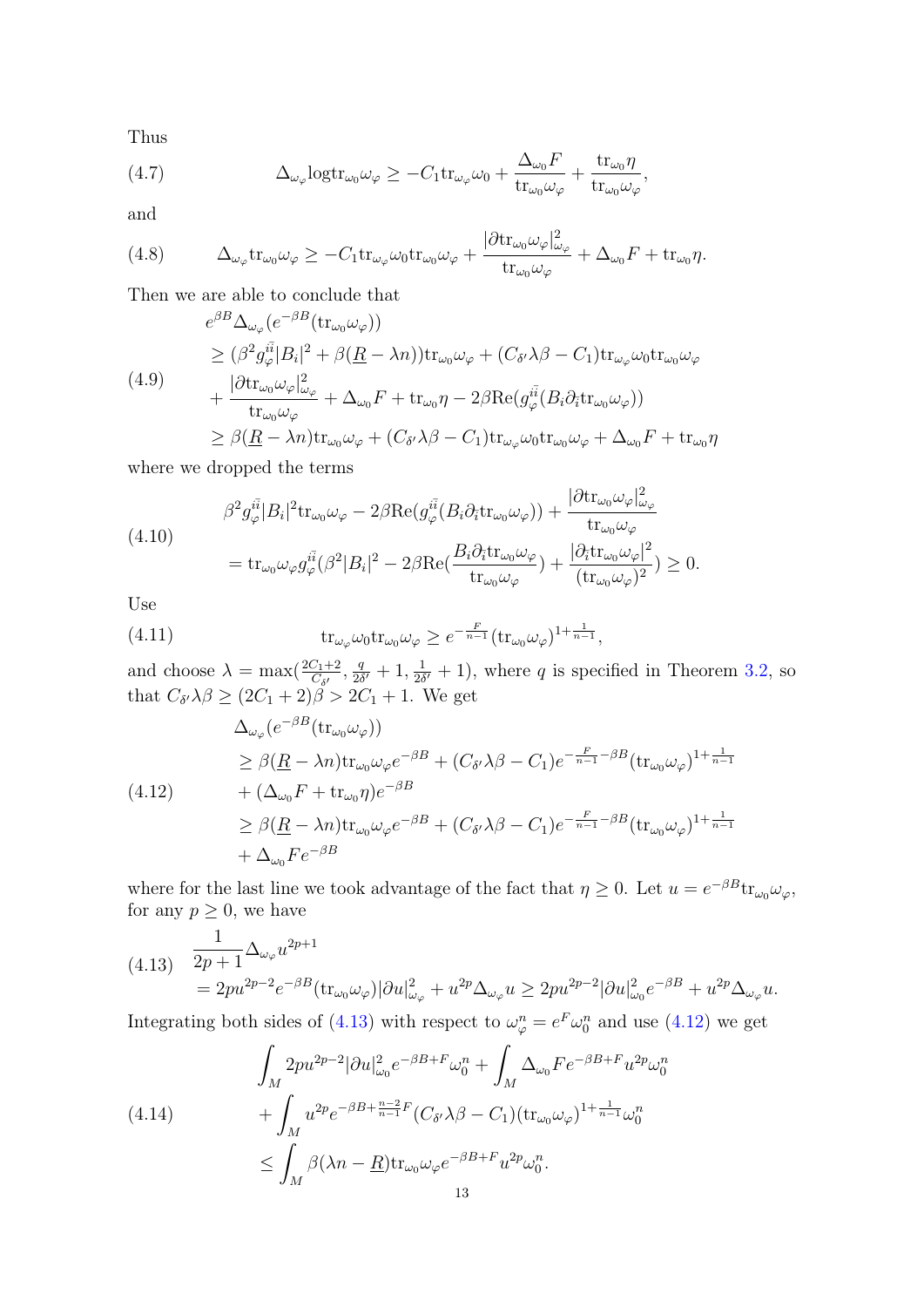Let us denote  $\tilde{\varphi} = \varphi - \delta' \psi$ , and to handle the term involving  $\Delta_{\omega_0} F$ , we apply integration by parts

<span id="page-13-0"></span>
$$
(4.15)\quad \int_M e^{-\beta B + F} u^{2p} \Delta_{\omega_0} F \omega_0^n = \int_M (\beta - 1) e^{(1 - \beta)F - \beta \lambda \tilde{\varphi}} u^{2p} |\partial F|^2_{\omega_0} \omega_0^n + \int_M \beta \lambda e^{(1 - \beta)F - \lambda \beta \tilde{\varphi}} u^{2p} \langle \partial \tilde{\varphi}, \partial F \rangle_{\omega_0} \omega_0^n - \int_M 2p e^{(1 - \beta)F - \beta \lambda \tilde{\varphi}} u^{2p - 1} \langle \partial u, \partial F \rangle_{\omega_0} \omega_0^n,
$$

where  $\langle \partial \tilde{\varphi}, \partial F \rangle_{\omega_0} = g_0^{i\bar{j}} \tilde{\varphi}_i F_{\bar{j}},$  and  $\langle \partial u, \partial F \rangle_{\omega_0} = g_0^{i\bar{j}} u_i F_{\bar{j}}$  in coordinates. Notice that by Young's inequality

(4.16) 
$$
|u^{2p-1}\langle \partial u, \partial F \rangle_{\omega_0}| \leq \frac{1}{2}u^{2p}|\partial F|_{\omega_0}^2 + \frac{1}{2}u^{2p-2}|\partial u|_{\omega_0}^2,
$$

and

$$
|\beta \lambda e^{(1-\beta)F-\lambda \beta \tilde{\varphi}} u^{2p} \langle \partial \tilde{\varphi}, \partial F \rangle_{\omega_0}|
$$
  
\n
$$
\leq |\beta \lambda e^{(1-\beta)F-\lambda \beta \tilde{\varphi}} u^{2p} \langle \partial \varphi, \partial F \rangle_{\omega_0}| + |\delta' \beta \lambda e^{(1-\beta)F-\lambda \beta \tilde{\varphi}} u^{2p} \langle \partial \psi, \partial F \rangle_{\omega_0}|
$$
  
\n
$$
\leq \frac{(\beta - 1)}{2} u^{2p} |\partial F|_{\omega_0}^2 e^{(1-\beta)F-\lambda \beta \tilde{\varphi}} + |\partial \varphi|_{\omega_0}^2 \frac{\beta^2 \lambda^2}{(\beta - 1)} u^{2p} e^{(1-\beta)F-\lambda \beta \tilde{\varphi}}
$$
  
\n
$$
+ \delta'^2 |\partial \psi|_{\omega_0}^2 \frac{\beta^2 \lambda^2}{(\beta - 1)} u^{2p} e^{(1-\beta)F-\lambda \beta \tilde{\varphi}}.
$$

Then substitute this back into  $(4.15)$ , we get

<span id="page-13-1"></span>
$$
\int_{M} e^{(1-\beta)F - \beta\lambda\tilde{\varphi}} u^{2p} \Delta_{\omega_{0}} F \omega_{0}^{n}
$$
\n
$$
\geq -\int_{M} |\partial \psi|_{\omega_{0}}^{2} \frac{\delta'^{2} \beta^{2} \lambda^{2}}{(\beta - 1)} e^{(1 - \beta)F - \lambda\beta\tilde{\varphi}} u^{2p} \omega_{0}^{n} - \int_{M} p e^{(1 - \beta)F - \lambda\beta\tilde{\varphi}} u^{2p-2} |\partial u|_{\omega_{0}}^{2} \omega_{0}^{n}
$$
\n
$$
+ \int_{M} (\frac{\beta - 1}{2} - p) e^{(1 - \beta)F - \beta\lambda\tilde{\varphi}} u^{2p} |\partial F|_{\omega_{0}}^{2} \omega_{0}^{n}
$$
\n
$$
- \int_{M} |\partial \varphi|_{\omega_{0}}^{2} \frac{\beta^{2} \lambda^{2}}{(\beta - 1)} e^{(1 - \beta)F - \lambda\beta\tilde{\varphi}} u^{2p} \omega_{0}^{n}.
$$

Substituting  $(4.18)$  back into  $(4.14)$ , we conclude

$$
\int_{M} p u^{2p-2} |\partial u|_{\omega_0}^2 e^{(1-\beta)F - \lambda \beta \tilde{\varphi}} \omega_0^n + \int_{M} (\frac{\beta - 1}{2} - p) e^{(1-\beta)F - \beta \lambda \tilde{\varphi}} u^{2p} |\partial F|_{\omega_0}^2 \omega_0^n \n+ \int_{M} u^{2p} e^{-(\beta - \frac{n-2}{n-1})F - \beta \lambda \tilde{\varphi}} (C_{\delta'} \beta \lambda - C_1) (\text{tr}_{\omega_0} \omega_{\varphi})^{1 + \frac{1}{n-1}} \omega_0^n \n\leq \int_{M} |\partial \varphi|_{\omega_0}^2 \frac{\beta^2 \lambda^2}{(\beta - 1)} e^{(1 - \beta)F - \lambda \beta \tilde{\varphi}} u^{2p} \omega_0^n + \int_{M} |\partial \psi|_{\omega_0}^2 \frac{\delta'^2 \beta^2 \lambda^2}{(\beta - 1)} e^{(1 - \beta)F - \lambda \beta \tilde{\varphi}} u^{2p} \omega_0^n \n+ \int_{M} \beta (\lambda n - \underline{R}) \text{tr}_{\omega_0} \omega_{\varphi} e^{(1 - \beta)F - \beta \lambda \tilde{\varphi}} u^{2p} \omega_0^n.
$$

Now choose  $\beta > 2p + 1$ , and recall that  $\lambda = \max(\frac{2C_1+2}{C_{\delta'}}), \frac{q}{2\delta}$  $\frac{q}{2\delta'}+1,\frac{1}{2\delta}$  $\frac{1}{2\delta'}+1$ , where q is specified in Theorem [3.2,](#page-8-1) so that  $C_{\delta'}\lambda\beta \geq (2C_1 + 2)\beta > 2C_1 + 1$ . Because  $\mathrm{tr}_{\omega_0} \omega_\varphi \geq n e^{\frac{F}{n}}$  by the arithmetic-geometric means inequality, we have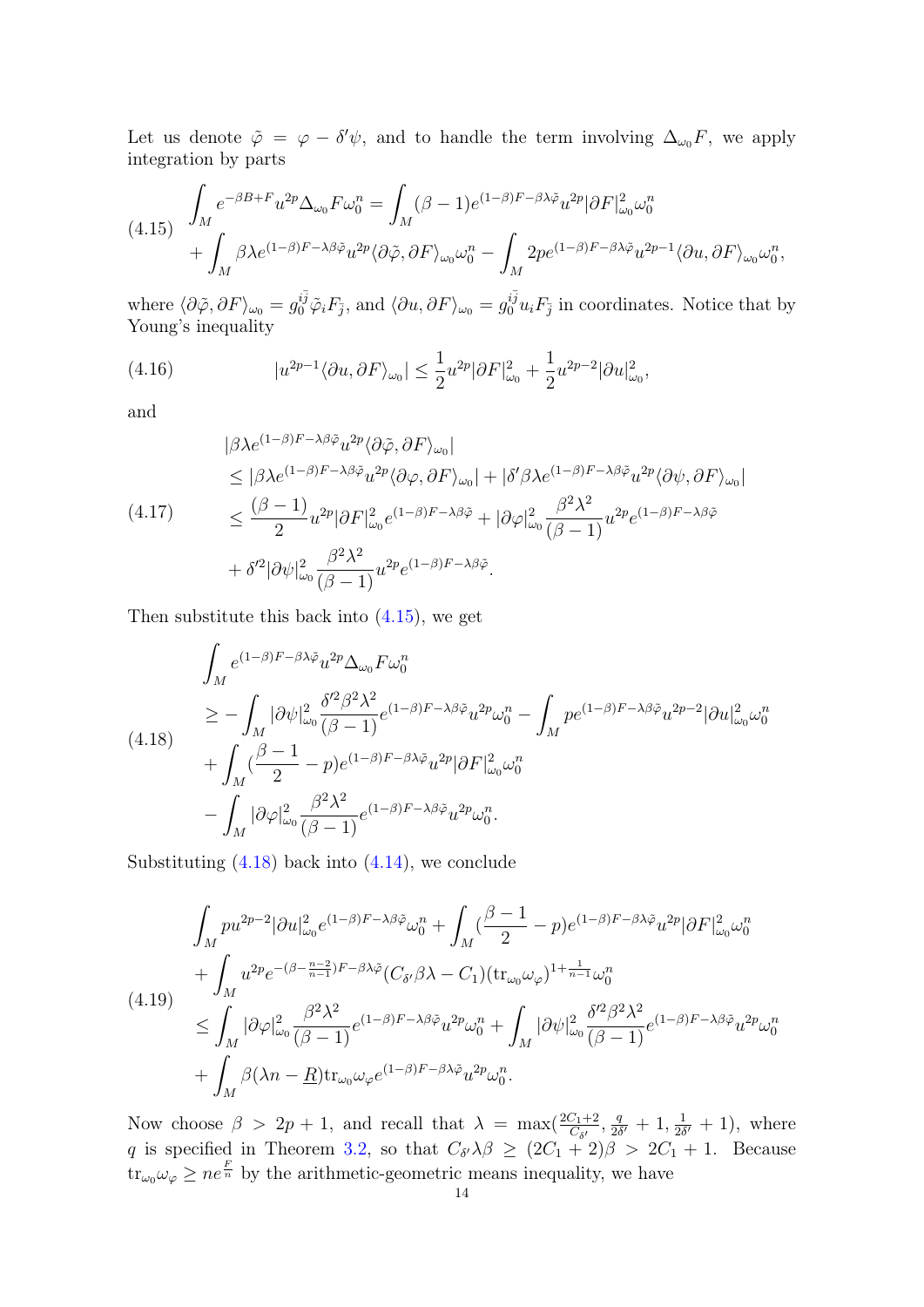<span id="page-14-0"></span>
$$
\int_{M} u^{2p} e^{-(\beta - \frac{n-2}{n-1})F - \beta \lambda \tilde{\varphi}} (\mathop{\rm tr}\nolimits_{\omega_{0}} \omega_{\varphi})^{1 + \frac{1}{n-1}} \omega_{0}^{n}
$$
\n
$$
(4.20) \leq C \int_{M} \mathop{\rm tr}\nolimits_{\omega_{0}} \omega_{\varphi} e^{(1-\beta)F - \beta \lambda \tilde{\varphi}} u^{2p} \omega_{0}^{n} + C \int_{M} u^{2p} e^{(1-\beta)F - \beta \lambda \tilde{\varphi}} \omega_{0}^{n}
$$
\n
$$
+ C \int_{M} |\partial \varphi|_{\omega_{0}}^{2} \frac{\beta^{2}}{\beta - 1} e^{(1-\beta)F - \lambda \beta \tilde{\varphi}} u^{2p} \omega_{0}^{n} + C \int_{M} |\partial \psi|_{\omega_{0}}^{2} \frac{\delta^{\prime 2} \beta^{2}}{\beta - 1} e^{(1-\beta)F - \lambda \beta \tilde{\varphi}} u^{2p} \omega_{0}^{n}.
$$

For  $p = 0$ ,  $\beta = 2$  we have

$$
\int_{M} e^{2\lambda \delta' \psi} (\text{tr}_{\omega_{0}} \omega_{\varphi})^{1+\frac{1}{n-1}} \omega_{0}^{n}
$$
\n
$$
\leq C \int_{M} e^{-(2-\frac{n-2}{n-1})F - 2\lambda \tilde{\varphi}} (\text{tr}_{\omega_{0}} \omega_{\varphi})^{1+\frac{1}{n-1}} \omega_{0}^{n}
$$
\n
$$
(4.21) \qquad \leq C \int_{M} \text{tr}_{\omega_{0}} \omega_{\varphi} e^{2\lambda \delta' \psi} \omega_{0}^{n} + C \int_{M} e^{2\lambda \delta' \psi} \omega_{0}^{n}
$$
\n
$$
+ C \int_{M} |\partial \varphi|_{\omega_{0}}^{2} e^{-2\lambda \varphi + 2\lambda \delta' \psi} \omega_{0}^{n} + C \int_{M} |\partial \psi|_{\omega_{0}}^{2} e^{-2\lambda \varphi + 2\lambda \delta' \psi} \omega_{0}^{n}
$$
\n
$$
\leq C \int_{M} \text{tr}_{\omega_{0}} \omega_{\varphi} \omega_{0}^{n} + C + C \int_{M} |\partial \varphi|_{\omega_{0}}^{2} e^{2\lambda \delta' \psi} \omega_{0}^{n} + C \int_{M} |\partial \psi|_{\omega_{0}}^{2} e^{2\lambda \delta' \psi} \omega_{0}^{n},
$$

where we used the fact that  $\varphi$  and F are bounded. Also notice that

(4.22) 
$$
\int_M \text{tr}_{\omega_0} \omega_{\varphi} \omega_0^n = \int_M \text{tr}_{\omega_0} \omega \omega_0^n + \int_M \Delta_{\omega_0} \varphi \omega_0^n \leq C.
$$

For the last two terms

(4.23) 
$$
\int_M |\partial \varphi|_{\omega_0}^2 e^{2\lambda \delta' \psi} \omega_0^n \le C \int_M |s|_h^{4\lambda \delta' - 2q} \omega_0^n \le C,
$$

and

(4.24) 
$$
\int_M |\partial \psi|^2_{\omega_0} e^{2\lambda \delta' \psi} \omega_0^n \leq C \int_M |s|_h^{4\lambda \delta' - 2} \omega_0^n \leq C.
$$

Recall that we choose  $\lambda > \max\{\frac{q}{2\lambda}\}$  $\frac{q}{2\delta'}$ ,  $\frac{1}{2\delta}$  $\frac{1}{2\delta'}$ , so we can bound the last two terms since  $|s|^2_h$  is bounded. As a result, we obtained a bound for  $\int_M e^{2\lambda \delta' \psi} (\text{tr}_{\omega_0} \omega_\varphi)^{\frac{n}{n-1}} \omega_0^n$ . Now it suffices to show that for each given  $p > 0$ ,  $\int_M (\text{tr}_{\omega_0} \omega_\varphi)^p e^{\lambda(2p+2)(\delta'(p-1)+1)\psi} \omega_0^n$  (recall that  $\delta' < \frac{1}{2}$  $\frac{1}{2}$ , so that  $\delta'(p-1)+1 > \delta'$  when  $p = \frac{n}{n-1}$  $\frac{n}{n-1}$ ) being bounded above implies that for  $p + \frac{1}{n}$  $\frac{1}{n-1}$ ,  $\int_M (\text{tr}_{\omega_0} \omega_\varphi)^{p+\frac{1}{n-1}} e^{\lambda(2p+2)(\delta'(p+\frac{1}{n-1}-1)+1)\psi} \omega_0^n$  is bounded above, then we are done by induction. Given  $p > 1$ , let  $\tilde{p} = \frac{p-1}{2}$  $\frac{-1}{2}$ ,  $\beta = 2p + 2 > 2\tilde{p} + 1$  and take  $\tilde{p}, \beta$ 15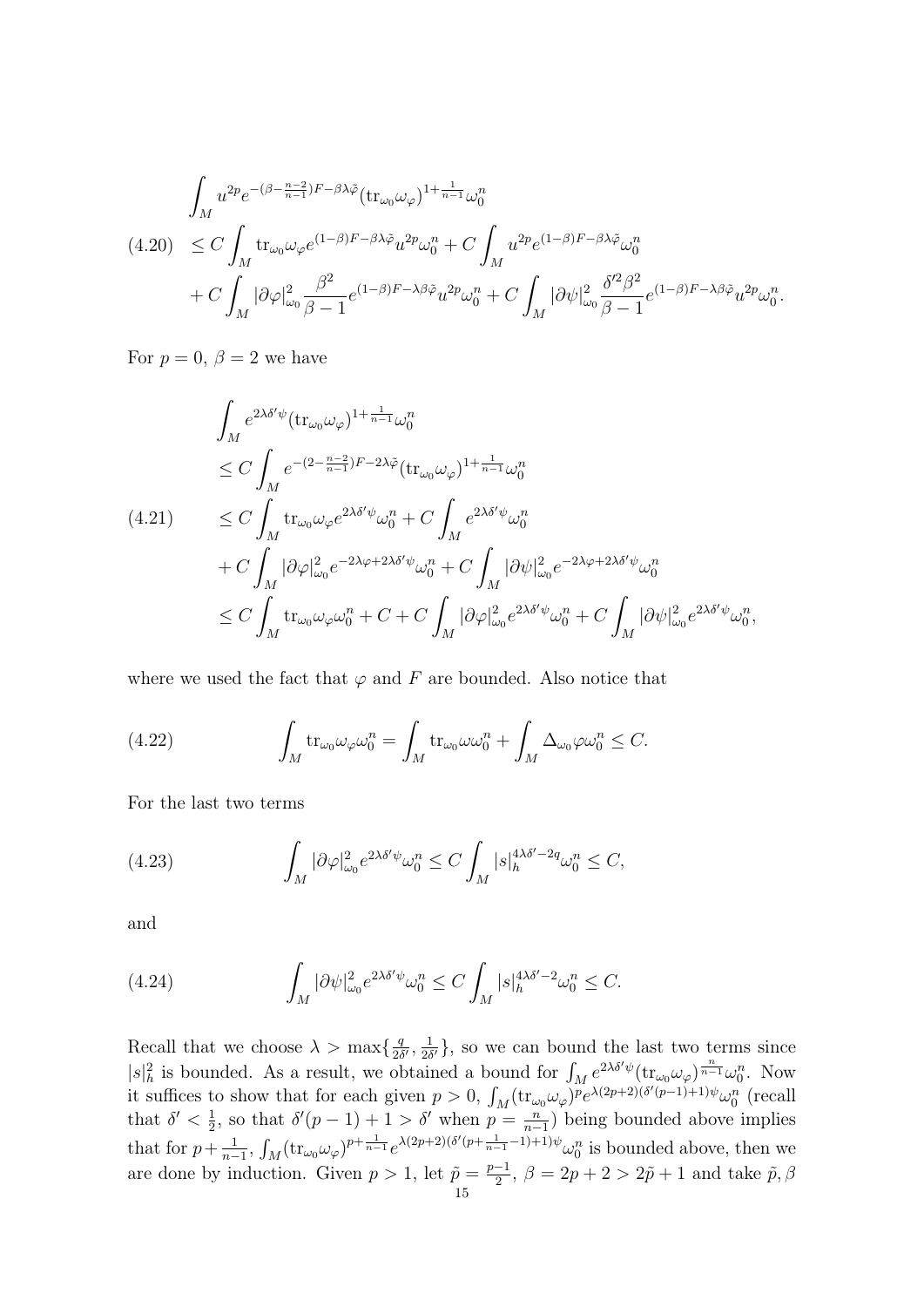into our inequality [\(4.20\)](#page-14-0), we get

$$
\int_{M} e^{\lambda(2p+2)(\delta'(p+\frac{1}{n+1}-1)+1)\psi} (\text{tr}_{\omega_{0}}\omega_{\varphi})^{p+\frac{1}{n-1}} \omega_{0}^{n}
$$
\n
$$
\leq C \int_{M} e^{-(2p+2-\frac{n-2}{n-1})F-(2p+2)\lambda\tilde{\varphi}-2\tilde{p}(2p+2)B} (\text{tr}_{\omega_{0}}\omega_{\varphi})^{p+\frac{1}{n-1}} \omega_{0}^{n}
$$
\n
$$
\leq C \int_{M} e^{\lambda(2p+2)(\delta'(p-1)+1)\psi} (\text{tr}_{\omega_{0}}\omega_{\varphi})^{p} \omega_{0}^{n}
$$
\n
$$
+ C \int_{M} e^{\lambda(2p+2)(\delta'(p-1)+1)\psi} (\text{tr}_{\omega_{0}}\omega_{\varphi})^{p-1} \omega_{0}^{n}
$$
\n
$$
+ C \int_{M} |\partial \varphi|_{\omega_{0}}^{2} e^{\lambda(2p+2)(\delta'(p-1)+1)\psi} (\text{tr}_{\omega_{0}}\omega_{\varphi})^{p-1} \omega_{0}^{n}
$$
\n
$$
+ C \int_{M} |\partial \psi|_{\omega_{0}}^{2} e^{\lambda(2p+2)(\delta'(p-1)+1)\psi} (\text{tr}_{\omega_{0}}\omega_{\varphi})^{p-1} \omega_{0}^{n}.
$$

The first two terms on the right hand side are bounded due to the inductive hypothesis and the 0-th order bound on F and  $\varphi$ . For the last two terms we can use the same idea as in the case where  $p = 0, \beta = 2$ , to bound them. Then we are done by induction. We now need the following proposition from [\[9\]](#page-20-21) to show that  $\varphi_{\varepsilon}$  is locally uniformly smoothly bounded away from  $E$ .

**Proposition 4.2.** Let K be a compact subset of M, suppose that  $tr_{\omega_0} \omega_{\varphi_{\varepsilon}} \in L^p(K)$ , and  $\text{tr}_{\omega_{\varphi_{\varepsilon}}}\omega_0 \in L^p(K)$  for some  $p > 3n(n-1)$ , then for any  $m \in \mathbb{N}$ ,  $\varphi_{\varepsilon} \in C^m(K, \omega_0)$ where the bound only depends on p,  $\|\text{tr}_{\omega_{\varphi_{\varepsilon}}}\omega_0\|_{L^p(K)}$ ,  $\|\text{tr}_{\omega_0}\omega_{\varphi_{\varepsilon}}\|_{L^p(K)}$ ,  $\|\varphi_{\varepsilon}\|_{C^0(K)}$ , m, and  $(M, \omega_0)$ .

**Corollary 4.3.** Given any compact subset K of  $M \setminus E$ ,  $\varphi_{\varepsilon}$  is uniformly bounded in  $C^{\infty}(K)$ .

*Proof.* Given a compact subset  $K \subset M \backslash E$ , the  $L^p(K)$  bound on  $\text{tr}_{\omega_0} \omega_{\varphi_{\varepsilon}}$  is directly by Theorem [4.1.](#page-11-1) Furthermore, notice that

(4.26)

$$
\operatorname{tr}_{\omega_{\varphi_{\varepsilon}}}\omega_0 = \sum_i \frac{1}{(g_{\varphi_{\varepsilon}})_{i\bar{i}}} = \sum_i \frac{1}{\prod_m (g_{\varphi_{\varepsilon}})_{m\bar{m}}} \prod_{j \neq i} (g_{\varphi_{\varepsilon}})_{j\bar{j}} = e^{-F} \prod_{j \neq i} (g_{\varphi_{\varepsilon}})_{j\bar{j}} \leq e^{-F} (\operatorname{tr}_{\omega_0} \omega_{\varphi_{\varepsilon}})^{n-1}.
$$

So we are able to obtain the  $L^p(K)$  bound on  $\text{tr}_{\omega_{\varphi}}\omega_0$  by using the  $C^0(M)$  bound on F and Theorem [4.1](#page-11-1) again. We conclude the proof by recalling that we showed that  $\|\varphi_{\varepsilon}\|_{C^{0}(M)}$  is uniformly bounded.

#### <span id="page-15-0"></span>5. Uniform upper bound on the Mabuchi energy and the entropy

All the estimates we proved in the previous sections depend on the entropy

(5.1) 
$$
\int_M \log \frac{\omega_{\varphi_\varepsilon}^n}{\omega_0^n} \frac{\omega_{\varphi_\varepsilon}^n}{n!},
$$

thus in order to obtain uniform estimates, it is essential to show that the entropies are uniformly bounded from above independent of  $\varepsilon$ . To achieve that, we need to study the Mabuchi energy which is closely related to the entropy. Recall that  $\omega_{\varepsilon} = \eta + \varepsilon \omega_0$ ,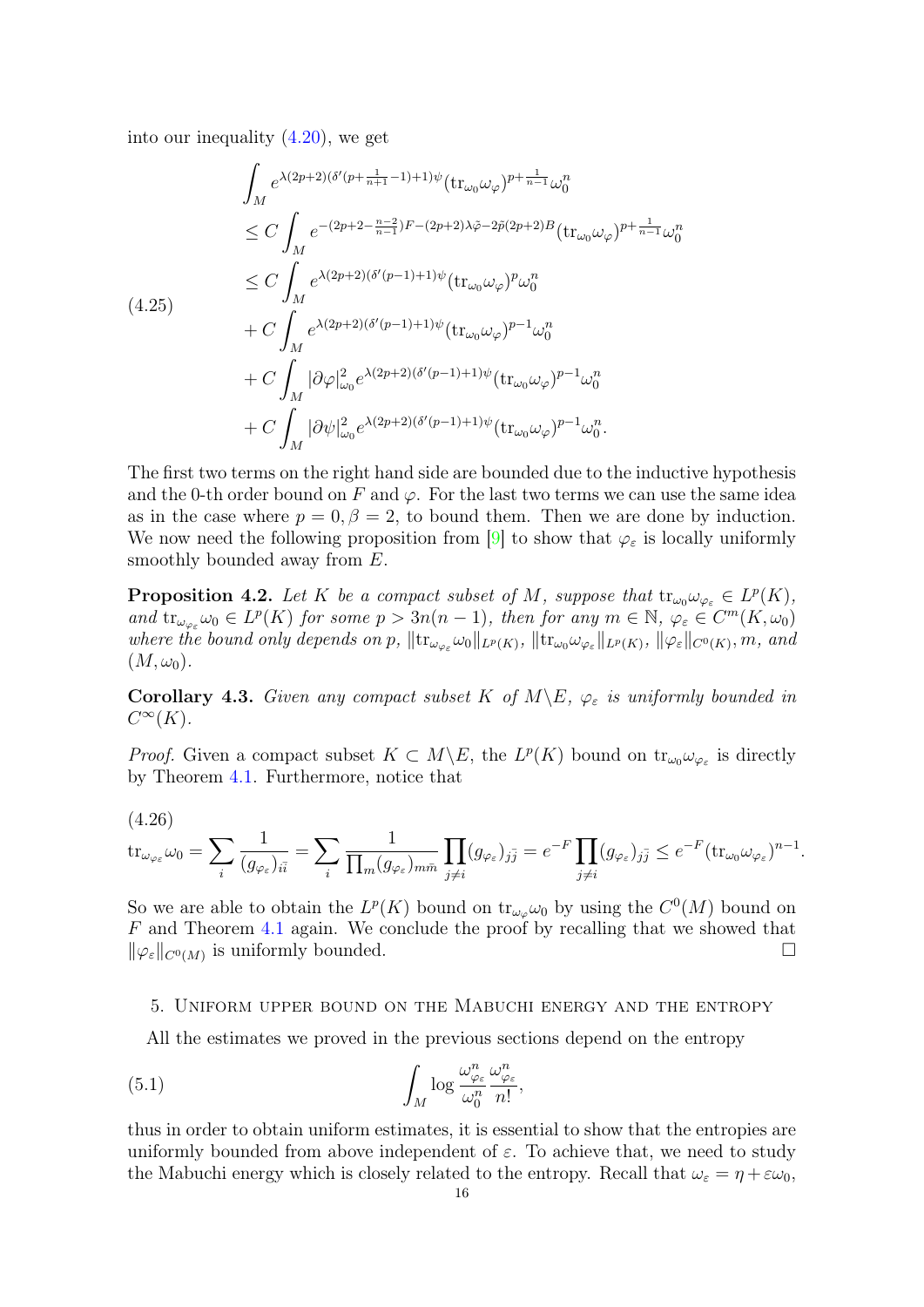and we will continue suppressing  $\varepsilon$  for simplicity of notation. The Mabuchi energy is defined to be the functional

(5.2) 
$$
\mathcal{M}_{\omega}(\theta) = \int_{M} \log \frac{\omega_{\theta}^{n}}{\omega^{n}} \frac{\omega_{\theta}^{n}}{n!} + J_{-\text{Ric}(\omega)}(\theta)
$$

where  $\theta \in \mathcal{H}_{\omega} := \{ \theta \in C^{\infty}(M) | \omega + \omega \}$  $\overline{-1}\partial\bar{\partial}\theta > 0$ , sup<sub>M</sub>  $\theta = 0$ }. For any real  $(1,1)$ form  $\chi$ ,  $J_{\chi}$  is a functional on  $\mathcal{H}_{\omega}$  defined through its variation

(5.3) 
$$
\frac{dJ_{\chi}}{dt} = \int_{M} \partial_{t} \theta (\text{tr}_{\omega_{\theta}} \chi - \underline{\chi}) \frac{\omega_{\theta}^{n}}{n!}
$$

where  $\underline{\chi} = n \frac{[\chi] \cdot [\omega]^{n-1}}{[\omega]^n}$ . Following Chen [\[7\]](#page-20-27) (see also [\[10\]](#page-20-9) section 2.1), we have the following explicit formula for  $J_{\chi}$ 

(5.4) 
$$
J_{\chi}(\theta) = -\frac{\chi}{(n+1)!} \int_M \theta \left( \sum_{i=0}^n \omega^i \wedge \omega_{\theta}^{n-i} \right) + \frac{1}{n!} \int_M \theta \chi \wedge \left( \sum_{i=0}^{n-1} \omega^i \wedge \omega_{\theta}^{n-1-i} \right),
$$

so  $J_{\chi}(0) = 0$ . Furthermore, the variation of the Mabuchi functional is given by

(5.5) 
$$
\frac{d\mathcal{M}_{\omega}}{dt} = \int_{M} \frac{\partial \theta}{\partial t} (-\text{tr}_{\omega_{\theta}} \text{Ric}(\omega_{\theta}) + \frac{\text{Ric}(\omega)}{n!} \frac{\omega_{\theta}^{n}}{n!}.
$$

The first term appearing in the Mabuchi functional is the same as what we referred to as the entropy term before except that the leading term in the integral has its denominator as  $\omega^n$  while ours is  $\omega_0^n$ . Thus, we need to adjust the Mabuchi energy slighly to match our entropy term. We define our modified Mabuchi energy to be

(5.6) 
$$
E_{\omega}(\theta) = \int_M \log \frac{\omega_{\theta}^n}{\omega_0^n} \frac{\omega_{\theta}^n}{n!} + J_{\eta}(\theta).
$$

It turns out that  $E_{\omega}$  only differs from  $\mathcal{M}_{\omega}$  by a term equal to  $\int_M \log \frac{\omega^n}{\omega_0^n}$  $\overline{\omega_0^n}$  $ω<sup>n</sup>$  $\frac{\omega^n}{n!}$ . Observe that

(5.7) 
$$
\frac{d}{dt} \int_M \log \frac{\omega_\theta^n}{\omega_0^n} \frac{\omega_\theta^n}{n!} = \int_M \frac{\partial \theta}{\partial t} (-\text{tr}_{\omega_\theta} \eta - \text{tr}_{\omega_\theta} \text{Ric}(\omega_\theta)) \frac{\omega_\theta^n}{n!}.
$$

So we know that

(5.8) 
$$
\frac{dE_{\omega}}{dt} = \int_{M} \frac{\partial \theta}{\partial t} (-\text{tr}_{\omega_{\theta}} \text{Ric}(\omega_{\theta}) - \underline{\eta}) \frac{\omega_{\theta}^{n}}{n!} = \int_{M} \frac{\partial \theta}{\partial t} (-\text{tr}_{\omega_{\theta}} \text{Ric}(\omega_{\theta}) + \text{Ric}(\omega)) \frac{\omega_{\theta}^{n}}{n!}.
$$

Thus the variation of  $E_{\omega}$  is actually the same as that of the usual Mabuchi energy  $\mathcal{M}_{\omega}$ . We know that the potentials of cscK metrics are minimizers of  $\mathcal{M}_{\omega}$  and we want to show that the same is true for  $E_{\omega}$ . We have just showed that  $\frac{d}{dt}M_{\omega} = \frac{d}{dt}E_{\omega}$ . Taking a path  $t\theta$  in  $\mathcal{H}_{\omega}$ , we have

(5.9) 
$$
\mathcal{M}_{\omega}(\theta) = \int_0^1 \frac{d}{dt} E_{\omega} dt + \mathcal{M}_{\omega}(0) = E_{\omega}(\theta) - \int_M \log \frac{\omega^n}{\omega_0^n} \frac{\omega^n}{n!}.
$$

We know that

(5.10) 
$$
\mathcal{M}_{\omega}(\theta) - \mathcal{M}_{\omega}(\varphi) \geq 0
$$

for all  $\theta \in \mathcal{H}_{\omega}$  and  $\varphi$  such that  $\omega_{\varphi} = \omega + \pi$  $\overline{-1}\partial\bar{\partial}\varphi$  is a cscK metric thus,

(5.11) 
$$
E_{\omega}(\theta) - E_{\omega}(\varphi) = \mathcal{M}_{\omega}(\theta) - \mathcal{M}_{\omega}(\varphi) \geq 0.
$$

So we reach the conclusion that the potentials of cscK metrics are still minimizers of  $E_{\omega}$ . One immediate consequence is the following lemma.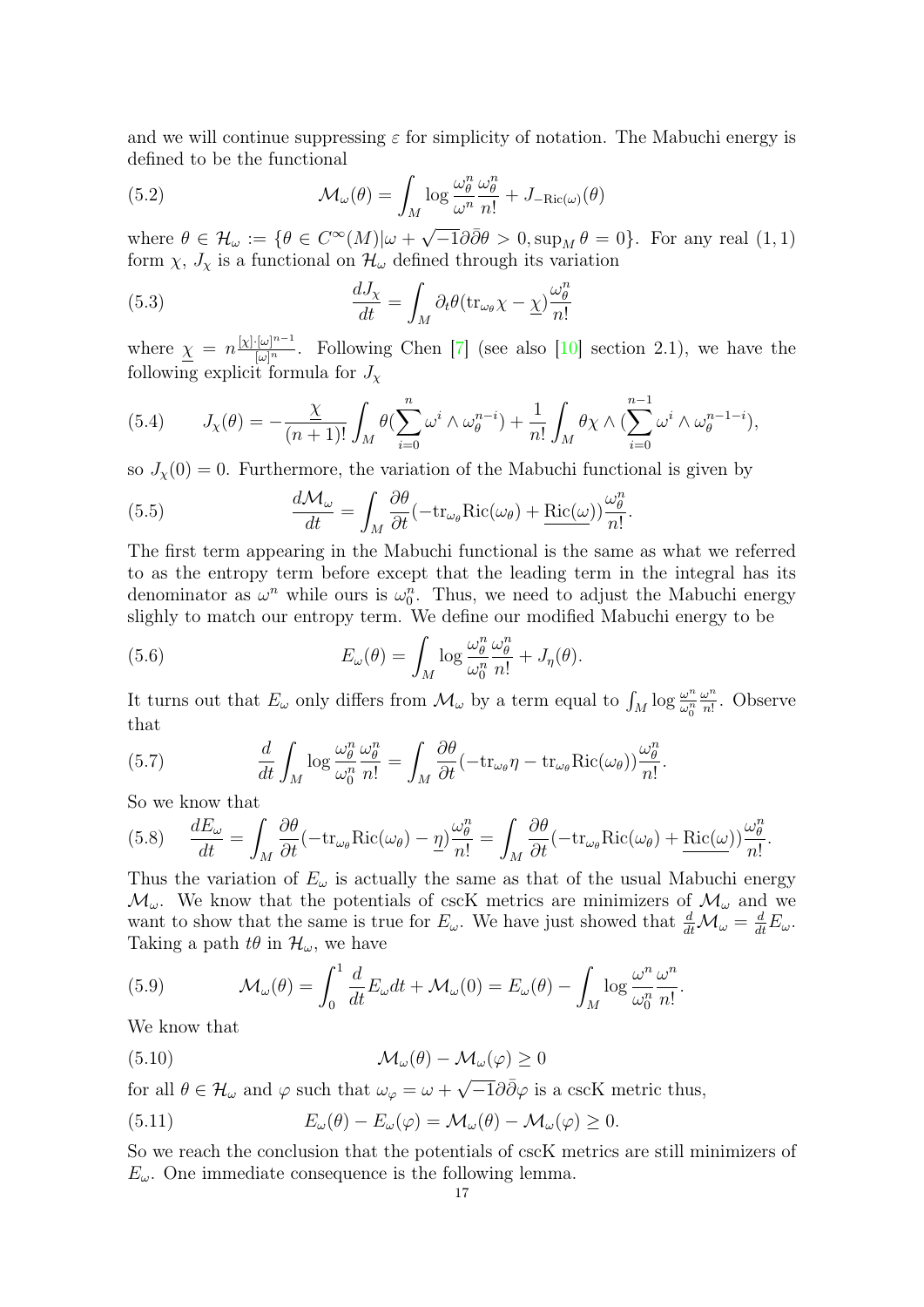<span id="page-17-0"></span>**Lemma 5.1.** Let  $\varphi_{\varepsilon} \in \mathcal{H}_{\omega}$  be a smooth real-valued function such that  $\omega_{\varphi_{\varepsilon}} = \omega_{\varepsilon} +$  $\overline{-1}\partial\bar{\partial}\varphi_{\varepsilon}$  is cscK, then

(5.12) 
$$
E_{\omega_{\varepsilon}}(\varphi_{\varepsilon}) \leq E_{\omega_{\varepsilon}}(0) = \int_M \log \frac{\omega_{\varepsilon}^n}{\omega_0^n} \frac{\omega_{\varepsilon}^n}{n!} \leq C
$$

where C is independent of  $\varepsilon$ .

We are now ready to show that the entropies are uniformly bounded from above. One possible approach is to first establish a uniform lower bound on the J function-als since we already know from Lemma [5.1](#page-17-0) that  $E_{\omega}(\varphi)$  is uniformly bounded from above. However, this approach requires one to study the solutions of the J equations assoicated with the J functionals. For more details related to this route, see  $[28, 52, 52]$  $[28, 52, 52]$  $[28, 52, 52]$  $[28, 52, 52]$ [31\]](#page-21-10). Instead of following this path, we turn to an approach introduced by Dervan[\[18\]](#page-20-22) which generates explicit bounds on the functionals involved.

To begin with, we estimate the entropy term in the Mabuchi energy using the  $\alpha$ -invariant, and this technique should be well-known to the experts in this field (see for example Tian  $[47]$ ).

<span id="page-17-2"></span>**Lemma 5.2.** for all  $\varepsilon \in [0,1]$ , and  $\alpha$  such that  $\alpha > 0$  and  $\alpha < \alpha(M, [\eta + \omega_0])$ , we have

(5.13) 
$$
\int_M \log \frac{\omega_\theta^n}{\omega_0^n} \frac{\omega_\theta^n}{n!} \geq -\alpha \int_M \theta \frac{\omega_\theta^n}{n!} - C
$$

where C is a positive constant independent of  $\varepsilon$ .

Proof. First notice that

(5.14) 
$$
\int_M e^{-\alpha \theta} \frac{\omega_0^n}{n!} = \int_M e^{-\log \frac{\omega_0^n}{\omega_0^n} - \alpha \theta} \frac{\omega_0^n}{n!} \leq C
$$

where we used Lemma [2.3](#page-3-2) again. Then by Jensen's inequality,

(5.15) 
$$
\int_{M} (-\log \frac{\omega_{\theta}^{n}}{\omega_{0}^{n}} - \alpha \theta) \frac{\omega_{\theta}^{n}}{n!} \leq C \int_{M} \frac{\omega^{n}}{n!} \leq C
$$

where  $\int_M$  $\omega^n$  $\frac{\omega^n}{n!}$  arises because we need a probability measure in order to apply Jensen's inequality. Thus,

(5.16) 
$$
\int_M \log \frac{\omega_\theta^n}{\omega_0^n} \frac{\omega_\theta^n}{n!} \geq -\alpha \int_M \theta \frac{\omega_\theta^n}{n!} - C.
$$

We will need the following lemmas due to [\[18\]](#page-20-22), and we include brief proofs of them here for the reader's convenience.

<span id="page-17-1"></span>Lemma 5.3. We have

(5.17) 
$$
- n \int_M \theta \omega_{\theta}^n \geq - \sum_{i=1}^n \int_M \theta \omega^i \wedge \omega_{\theta}^{n-i}.
$$

Proof.

(5.18) 
$$
-n\int_M \theta \omega_\theta^n + \sum_{i=1}^n \int_M \theta \omega^i \wedge \omega_\theta^{n-i} = \sum_{i=1}^n \int_M \theta \omega_\theta^{n-i} \wedge (\omega^i - \omega_\theta^i).
$$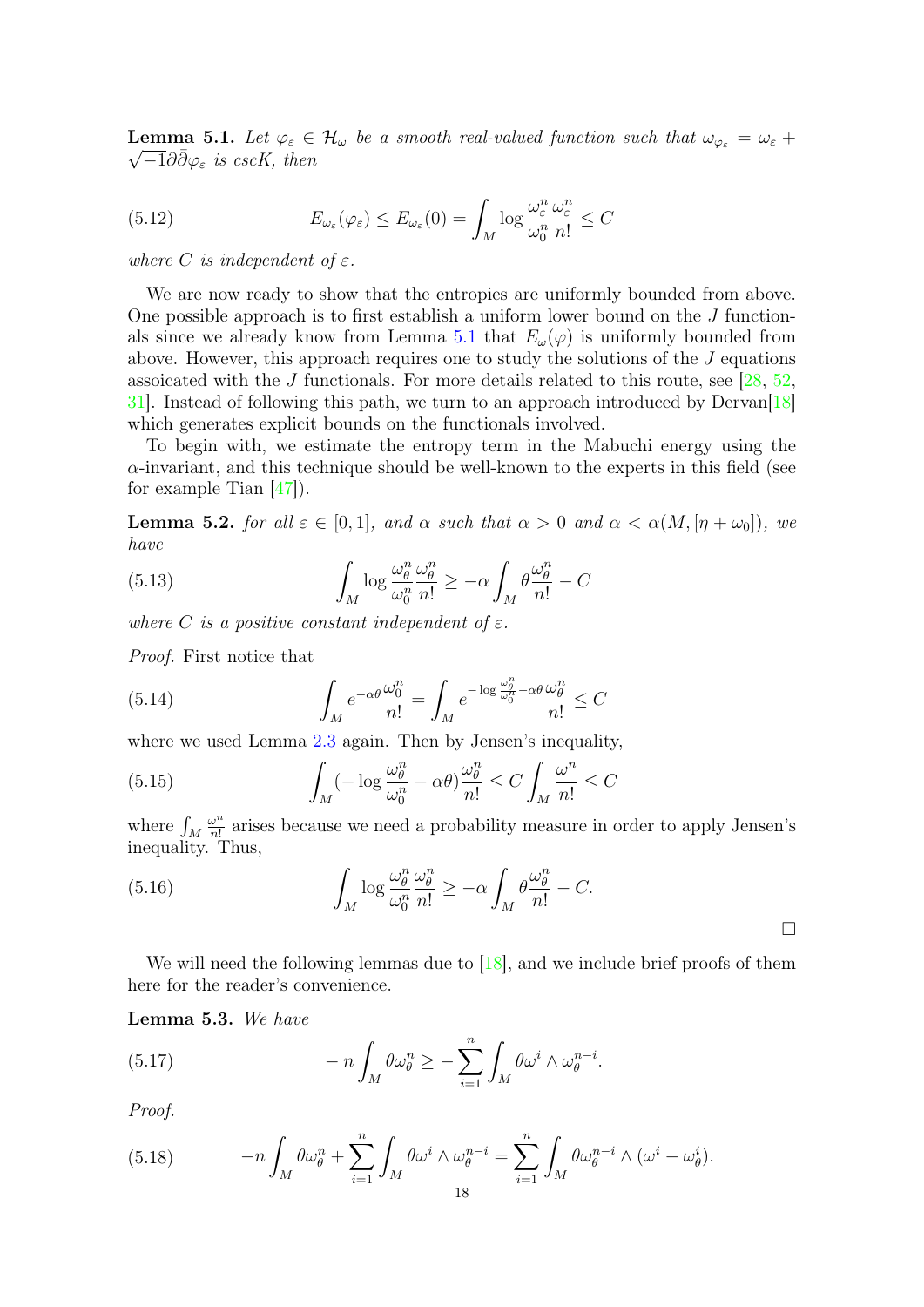We only need to show that each summand is positive separately

$$
(5.19)\quad \int_M \theta \omega_\theta^{n-i} \wedge (\omega^i - \omega_\theta^i) = \int_M \sqrt{-1} \partial \theta \wedge \bar{\partial} \theta \wedge \omega_\theta^{n-i} \wedge (\sum_{j=1}^i \omega^{i-j} \wedge \omega_\theta^{j-1}) \ge 0.
$$

## <span id="page-18-0"></span>Lemma 5.4. We have

(5.20) 
$$
- \frac{\eta}{(n+1)!} \int_M \theta(\sum_{i=0}^n \omega^i \wedge \omega_{\theta}^{n-i}) \geq -\frac{\eta}{n!n} \int_M \theta \omega \wedge (\sum_{i=0}^{n-1} \omega^i \wedge \omega_{\theta}^{n-i-1}).
$$

Proof. We calculate

$$
-\frac{\eta}{(n+1)!} \int_M \theta(\sum_{i=0}^n \omega^i \wedge \omega_{\theta}^{n-i})
$$
  
=  $-n \frac{\eta}{n(n+1)!} \int_M \theta \omega_{\theta}^n - \frac{\eta}{(n+1)!} \int_M \theta \omega \wedge (\sum_{i=0}^{n-1} \omega \wedge \omega_{\theta}^{n-i-1})$   
 $\ge -\frac{\eta}{(n+1)!n} \int_M \sum_{i=1}^n \theta \omega^i \wedge \omega_{\theta}^{n-i} - \frac{\eta}{(n+1)!} \int_M \theta \omega \wedge (\sum_{i=0}^{n-1} \omega^i \wedge \omega_{\theta}^{n-i-1})$   
=  $-\frac{\eta}{n!n} \int_M \theta \omega \wedge (\sum_{i=0}^{n-1} \omega^i \wedge \omega_{\theta}^{n-i-1})$ 

where for the inequality we used Lemma [5.3.](#page-17-1)  $\Box$ 

**Theorem 5.5.** There exists  $C > 0$ , such that

(5.22) 
$$
\int_M \log \frac{\omega_{\varphi_\epsilon}^n}{\omega_0^n} \frac{\omega_0^n}{n!} \leq C.
$$

*Proof.* Again, we will suppress  $\varepsilon$  for brevity. Fix  $\alpha > 0$  with  $\alpha < \alpha(M + [\eta + \omega_0])$ , then using Lemma [5.2](#page-17-2) and Lemma [5.4](#page-18-0) we get (5.23)

$$
E_{\omega}(\varphi) \geq \frac{1}{2} \int_{M} \log \frac{\omega_{\varphi}^{n}}{\omega_{0}^{n}} \frac{\omega_{\varphi}^{n}}{n!} - \frac{\alpha}{2} \int_{M} \varphi \frac{\omega_{\varphi}^{n}}{n!} - \frac{\eta}{(n+1)!} \int_{M} \varphi \left(\sum_{i=0}^{n} \omega^{i} \wedge \omega_{\varphi}^{n-i}\right)
$$
  
+ 
$$
\frac{1}{n!} \int_{M} \varphi \eta \wedge \left(\sum_{i=0}^{n-1} \omega^{i} \wedge \omega_{\varphi}^{n-1-i}\right) - C
$$
  

$$
\geq \frac{1}{2} \int_{M} \log \frac{\omega_{\varphi}^{n}}{\omega_{0}^{n}} \frac{\omega_{\varphi}^{n}}{n!} - \frac{1}{n!} \int_{M} \varphi \left(\frac{\alpha}{2n} \omega - \eta + \frac{1}{n} \underline{\eta} \omega\right) \wedge \left(\sum_{i=0}^{n-1} \omega^{i} \wedge \omega_{\varphi}^{n-1-i}\right) - C
$$

where for the first inequality we used Lemma  $5.4$ , and the second inequality we used Lemma [5.3](#page-17-1) again. Notice that

(5.24) 
$$
\frac{\alpha}{2n}\omega - \eta + \frac{1}{n}\eta\omega = \left(\frac{\alpha}{2n} - 1 + \frac{1}{n}\eta\right)\eta + \varepsilon\left(\frac{\alpha}{2n} + \frac{1}{n}\eta\right)\omega_0 > 0
$$

for  $\varepsilon > 0$  small enough because  $\underline{\eta} = n \frac{[\eta] \cdot [\omega_{\varepsilon}]^{n-1}}{[\omega_{\varepsilon}]^n} \to n$  as  $\varepsilon \to 0$ . Thus for  $\varepsilon$  sufficiently small, we have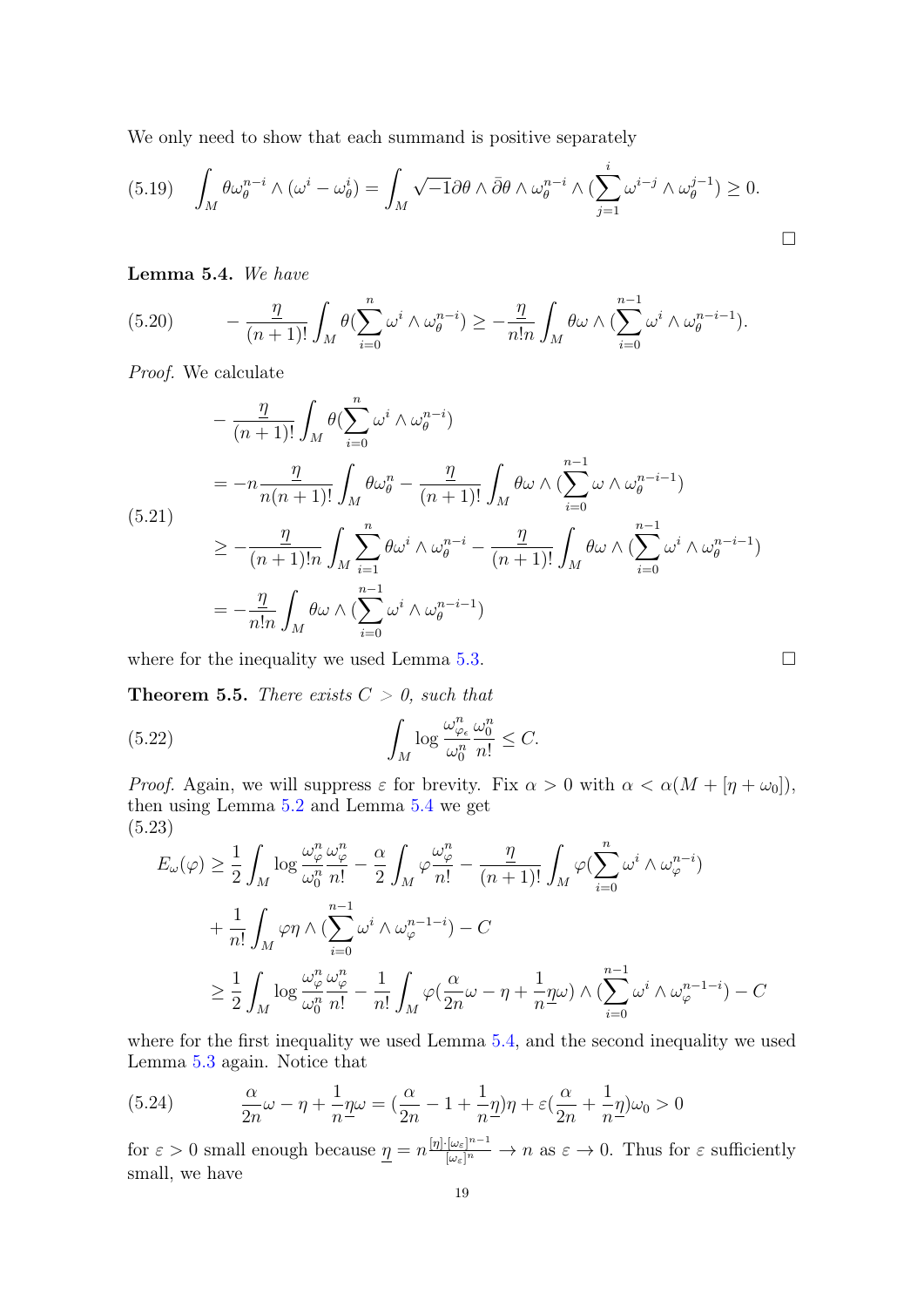$$
E_{\omega}(\varphi) \ge \frac{1}{2} \int_{M} \log \frac{\omega_{\varphi}^{n} \omega_{\varphi}^{n}}{\omega_{0}^{n} n!} - \int_{M} \varphi(\frac{\alpha}{2n} - \eta + \frac{1}{n} \eta \omega) \wedge (\sum_{i=0}^{n-1} \omega^{i} \wedge \omega_{\varphi}^{n-1-i}) - C
$$
  

$$
\ge \frac{1}{2} \int_{M} \log \frac{\omega_{\varphi}^{n} \omega_{\varphi}^{n}}{\omega_{0}^{n} n!} - C,
$$

since we assume that  $\varphi \leq 0$ . We conclude the proof by recalling that  $E_{\omega}(\varphi) \leq$  $E_{\omega}(0) \leq C$  according to Lemma [5.1.](#page-17-0)

### 6. Convergence

<span id="page-19-0"></span>Now we use the estimates developed in previous sections to show that away from  $E$ ,  $\omega_{\varphi_{\varepsilon}}$  converges to the singular Kähler Einstein metric  $\omega_{KE}$  on  $M\backslash E$  given by Theorem [1.4.](#page-1-2) Fix a connected compact subset  $K \subset M$ , and a subsequence  $\varepsilon_i$  such that  $\varphi_{\varepsilon_i}$ converges smoothly to  $\varphi_{\infty}$ , and  $F_{\varepsilon_i}$  converges smoothly to  $F_{\infty}$  (such a subsequence always exists by Arzela-Ascoli). Recall that our equations read √

(6.1) 
$$
\frac{(\omega_{\varepsilon_i} + \sqrt{-1}\partial\bar{\partial}\varphi_{\varepsilon_i})^n}{\omega_0^n} = e^{F_{\varepsilon_i}},
$$

$$
\Delta_{\omega_{\varphi_{\varepsilon_i}}} F_{\varepsilon_i} = -\text{tr}_{\omega_{\varphi_{\varepsilon_i}}} \eta - \underline{R_{\varepsilon_i}}.
$$

Let us compute

$$
\int_{K} |\partial(F - \varphi)|_{\omega_{\varphi}}^{2} \omega_{\varphi}^{n} \leq \int_{M} |\partial(F - \varphi)|_{\omega_{\varphi}}^{2} \omega_{\varphi}^{n}
$$
\n
$$
= -\int_{M} (F - \varphi) \Delta_{\omega_{\varphi}} (F - \varphi) \omega_{\varphi}^{n}
$$
\n
$$
= (\underline{R} + n) \int_{M} (F - \varphi) \omega_{\varphi}^{n} - \varepsilon \int_{M} (F - \varphi) \text{tr}_{\omega_{\varphi}} \omega_{0} \omega_{\varphi}^{n}
$$
\n
$$
\leq C(\underline{R} + n) \int_{M} \omega_{\varphi}^{n} + C \varepsilon n \int_{M} \omega_{\varphi}^{n-1} \wedge \omega_{0} \to 0
$$

where for the last line we used the  $C^0$  estimates on F and  $\varphi$ . So  $\partial F_{\infty} = \partial \varphi_{\infty}$  on K which implies that  $F_{\infty} = \varphi_{\infty} + C$  on K. Furthermore,

(6.3) Ric
$$
(\omega_{\varphi_{\infty}})
$$
 = Ric $(\omega_0)$  –  $\sqrt{-1}\partial\bar{\partial}F_{\infty}$  = – $\eta$  –  $\sqrt{-1}\partial\bar{\partial}\varphi_{\infty}$  = – $\omega_{\varphi_{\infty}}$ 

on K and thus on all of  $M\backslash E$ . By Theorem [1.4,](#page-1-2) the uniqueness of such singular Kähler Einstein metric, all convergent subsequences have to converge to the same limit. If for each sequence we have a further subsequence converging to the same limit, then the sequence itself has to converge.

#### Acknowledgement

The author is grateful to his thesis advisor Ben Weinkove for his continued support, encouragement, countless discussions around these results as well as many valuable comments on the manuscript. The author would also like to thank Jian Song for pointing out an error in the original proof of Theorem 2.5.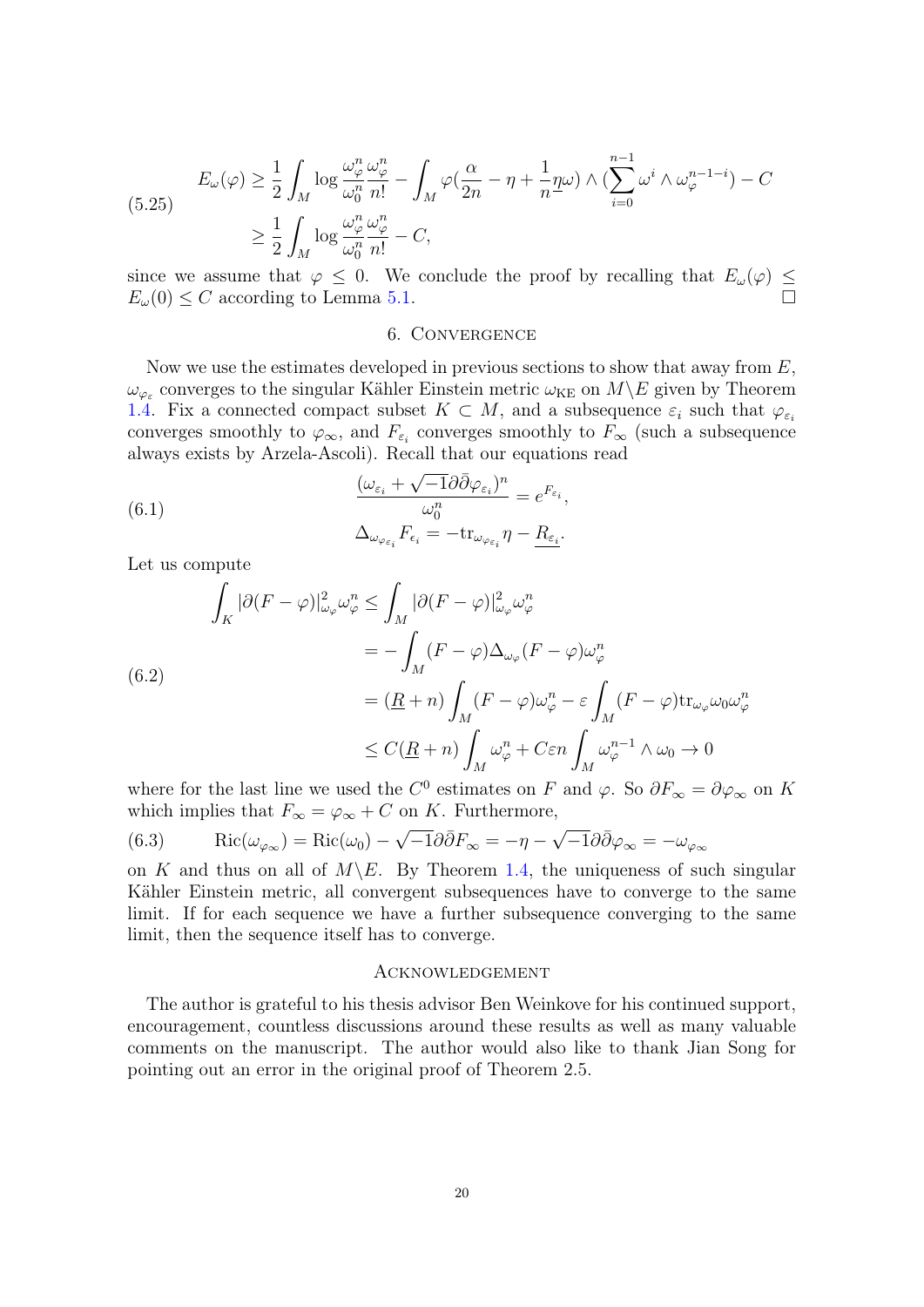#### **REFERENCES**

- <span id="page-20-17"></span>[1] C. Arezzo and F. Pacard. "Blowing up and desingularizing constant scalar curvature Kähler manifolds". Acta Math. 196 (2006), no. 2, 179–228.
- <span id="page-20-2"></span>[2] T. Aubin. "Équations du type Monge-Ampère sur les variétés kählériennes compactes". Bull. Sci. Math. (2) 102 (1978), no. 1, 63–95.
- <span id="page-20-7"></span>[3] R. J. Berman. "K-polystability of Q-Fano varieties admitting Kähler-Einstein metrics". Invent. Math. 203 (2016), no. 3, 973–1025.
- <span id="page-20-13"></span>[4] R. J. Berman, T. Darvas, and C. H. Lu. Regularity of weak minimizers of the K-energy and applications to properness and K-stability. 2016. arXiv: [1602.03114](https://arxiv.org/abs/1602.03114).
- <span id="page-20-0"></span>[5] E. Calabi. "Extremal Kähler metrics". Seminar on Differential Geometry. Vol. 102. Ann. of Math. Stud. Princeton Univ. Press, Princeton, N.J., 1982, 259–290.
- <span id="page-20-1"></span>[6] E. Calabi. "Extremal Kähler metrics. II". Differential geometry and complex analysis. Springer, Berlin, 1985, 95–114.
- <span id="page-20-27"></span>[7] X. Chen. "On the lower bound of the Mabuchi energy and its application". Internat. Math. Res. Notices (2000), no. 12, 607–623.
- <span id="page-20-12"></span>[8] X. Chen. "On the existence of constant scalar curvature Kähler metric: a new perspective". Ann. Math. Qué. 42 (2018), no. 2, 169–189.
- <span id="page-20-21"></span>[9] X. Chen and J. Cheng. On the constant scalar curvature Kähler metrics, apriori estimates. 2017. arXiv: [1712.06697](https://arxiv.org/abs/1712.06697).
- <span id="page-20-9"></span>[10] X. Chen and J. Cheng. On the constant scalar curvature Kähler metrics, existence results. 2018. arXiv: [1801.00656](https://arxiv.org/abs/1801.00656).
- <span id="page-20-3"></span>[11] X. Chen, S. Donaldson, and S. Sun. "Kähler-Einstein metrics on Fano manifolds. I: Approximation of metrics with cone singularities". J. Amer. Math. Soc. 28 (2015), no. 1, 183–197.
- <span id="page-20-4"></span>[12] X. Chen, S. Donaldson, and S. Sun. "Kähler-Einstein metrics on Fano manifolds. II: Limits with cone angle less than  $2\pi$ ". J. Amer. Math. Soc. 28 (2015), no. 1, 199–234.
- <span id="page-20-5"></span>[13] X. Chen, S. Donaldson, and S. Sun. "Kähler-Einstein metrics on Fano manifolds. III: Limits as cone angle approaches  $2\pi$  and completion of the main proof". J. Amer. Math. Soc. 28 (2015), no. 1, 235–278.
- <span id="page-20-11"></span>[14] T. Darvas. "The Mabuchi geometry of finite energy classes". Adv. Math. 285 (2015), 182–219.
- <span id="page-20-10"></span>[15] T. Darvas. "The Mabuchi completion of the space of Kähler potentials". Amer. J. Math. 139 (2017), no. 5, 1275–1313.
- <span id="page-20-14"></span>[16] T. Darvas and Y. A. Rubinstein. "Tian's properness conjectures and Finsler geometry of the space of Kähler metrics". J. Amer. Math. Soc. 30 (2017), no. 2, 347–387.
- <span id="page-20-26"></span>[17] J.-P. Demailly and N. Pali. "Degenerate complex Monge-Ampère equations over compact Kähler manifolds". Internat. J. Math. 21 (2010), no. 3, 357–405.
- <span id="page-20-22"></span>[18] R. Dervan. "Alpha invariants and coercivity of the Mabuchi functional on Fano manifolds". en. Annales de la Faculté des sciences de Toulouse : Mathématiques Ser. 6, 25 (2016), no. 4, 919–934.
- <span id="page-20-6"></span>[19] S. K. Donaldson. "Scalar curvature and projective embeddings. I". J. Differential Geom. 59 (2001), no. 3, 479–522.
- <span id="page-20-8"></span>[20] S. K. Donaldson. "Constant scalar curvature metrics on toric surfaces". Geom. Funct. Anal. 19 (2009), no. 1, 83–136.
- <span id="page-20-16"></span>[21] Z. S. Dyrefelt. Existence of cscK metrics on smooth minimal models. 2020. arXiv: [2004.02832](https://arxiv.org/abs/2004.02832).
- <span id="page-20-25"></span>[22] P. Eyssidieux, V. Guedj, and A. Zeriahi. "A Priori L∞-Estimates for Degenerate Complex Monge-Ampere Equations". Int. Math. Res. Not. IMRN 2008 (2008), no. 9.
- <span id="page-20-20"></span>[23] P. Eyssidieux, V. Guedj, and A. Zeriahi. "Singular Kähler-Einstein metrics". J. Amer. Math. Soc. 22 (2009), no. 3, 607–639.
- <span id="page-20-19"></span>[24] J. Fine. "Constant scalar curvature Kähler metrics on fibred complex surfaces". J. Differential Geom. 68 (2004), no. 3, 397–432.
- <span id="page-20-18"></span>[25] M. Gross and P. M. H. Wilson. "Large complex structure limits of K3 surfaces". J. Differential Geom. 55 (2000), no. 3, 475–546.
- <span id="page-20-23"></span>[26] W. He. Scalar curvature and properness on Sasaki manifolds. 2018. arXiv: [1802.03841](https://arxiv.org/abs/1802.03841).
- <span id="page-20-24"></span>[27] W. He. "On Calabi's extremal metric and properness". Trans. Amer. Math. Soc. 372 (2019), no. 8, 5595–5619.
- <span id="page-20-15"></span>[28] W. Jian, Y. Shi, and J. Song. "A remark on constant scalar curvature Kähler metrics on minimal models". Proc. Amer. Math. Soc. 147 (2019), no. 8, 3507–3513.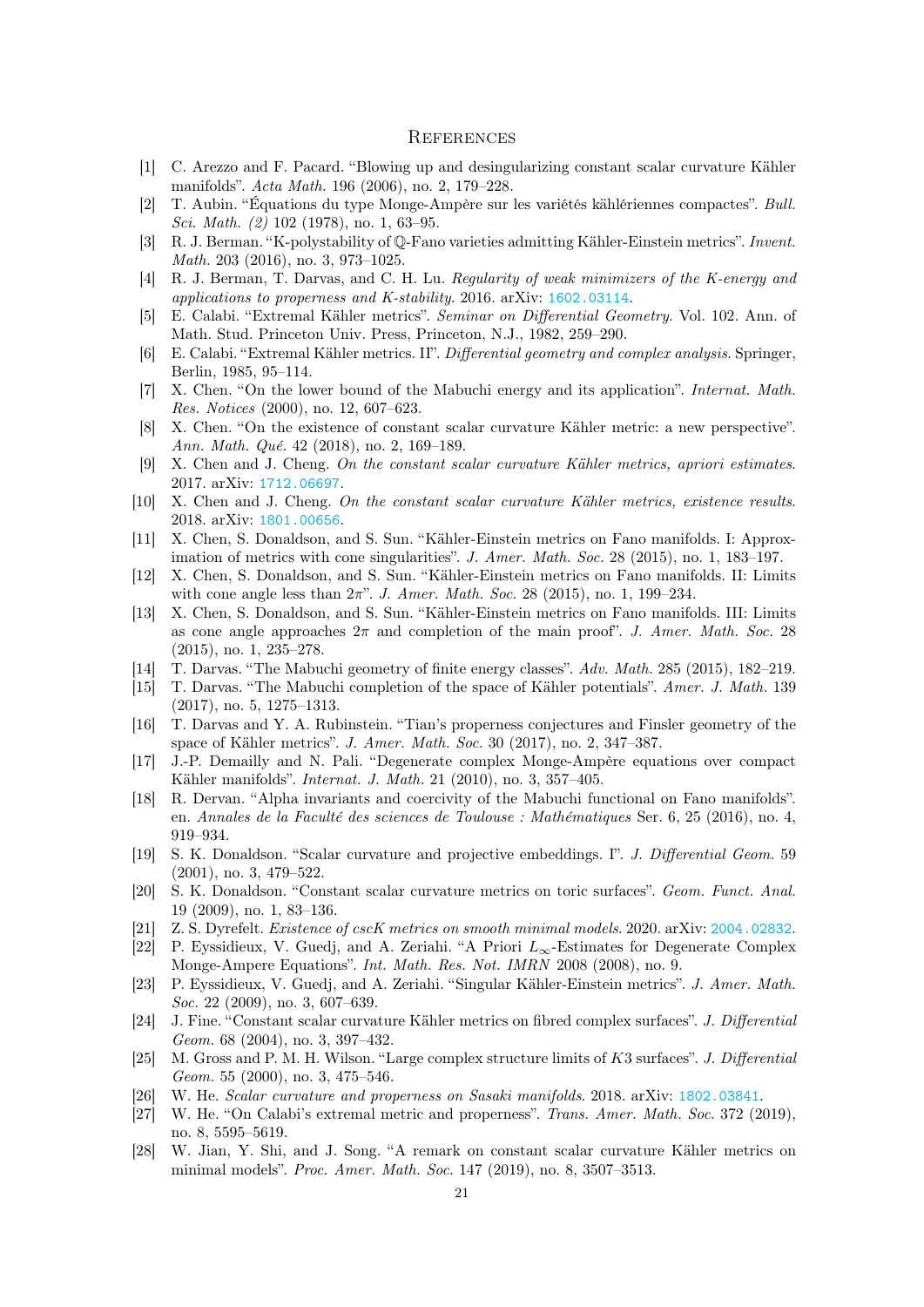- <span id="page-21-13"></span>[29] R. Kobayashi. "Einstein-Kähler V -metrics on open Satake V -surfaces with isolated quotient singularities". Math. Ann. 272 (1985), no. 3, 385–398.
- <span id="page-21-22"></span>[30] S. Kołodziej. "The complex Monge-Ampère equation". Acta Math. 180 (1998), no. 1, 69–117.
- <span id="page-21-10"></span>[31] H. Li and Y. Shi. "A criterion for the properness of the K-energy in a general Kähler class (II)". Commun. Contemp. Math. 18 (2016), no. 6, 135–156.
- <span id="page-21-4"></span>[32] D. H. Phong, J. Song, and J. Sturm. "Complex Monge-Ampère equations". Surveys in differential geometry. Vol. XVII. Vol. 17. Surv. Differ. Geom. Int. Press, Boston, MA, 2012, 327–410.
- <span id="page-21-6"></span>[33] D. H. Phong and J. Sturm. "Lectures on stability and constant scalar curvature". Handbook of geometric analysis, No. 3. Vol. 14. Adv. Lect. Math. (ALM). Int. Press, Somerville, MA, 2010, 357–436.
- <span id="page-21-11"></span>[34] J. Ross and R. Thomas. "An obstruction to the existence of constant scalar curvature Kähler metrics". J. Differential Geom. 72 (2006), no. 3, 429–466.
- <span id="page-21-5"></span>[35] Y. A. Rubinstein. Tian's properness conjectures: an introduction to Kähler geometry. 2018. arXiv: [1807.00928](https://arxiv.org/abs/1807.00928).
- <span id="page-21-19"></span>[36] X. S. Shen. Estimates for metrics of constant Chern scalar curvature. 2019. arXiv: [1909.](https://arxiv.org/abs/1909.13445) [13445](https://arxiv.org/abs/1909.13445).
- <span id="page-21-7"></span>[37] J. Song. Nakai-Moishezon criterions for complex Hessian equations. 2020. arXiv: [2012.07956](https://arxiv.org/abs/2012.07956).
- <span id="page-21-23"></span>[38] J. Song and G. Tian. "Bounding scalar curvature for global solutions of the Kähler-Ricci flow". Amer. J. Math. 138 (2016), no. 3, 683–695.
- <span id="page-21-24"></span>[39] J. Song and G. Tian. "The Kähler-Ricci flow through singularities". *Invent. Math.* 207 (2017), no. 2, 519–595.
- <span id="page-21-9"></span>[40] J. Song and B. Weinkove. "On the convergence and singularities of the J-flow with applications to the Mabuchi energy". Comm. Pure Appl. Math. 61 (2008), no. 2, 210–229.
- <span id="page-21-16"></span>[41] J. Song and B. Weinkove. "An introduction to the Kähler-Ricci flow". An introduction to the Kähler-Ricci flow. Vol. 2086. Lecture Notes in Math. Springer, Cham, 2013, 89–188.
- <span id="page-21-3"></span>[42] J. Stoppa. "K-stability of constant scalar curvature Kähler manifolds". Adv. Math. 221 (2009), no. 4, 1397–1408.
- <span id="page-21-12"></span>[43] A. Strominger, S.-T. Yau, and E. Zaslow. "Mirror symmetry is T-duality". Nuclear Phys. B 479 (1996), no. 1-2, 243–259.
- <span id="page-21-25"></span>[44] G. Székelyhidi. An introduction to extremal Kähler metrics. Vol. 152. Graduate Studies in Mathematics. American Mathematical Society, Providence, RI, 2014.
- <span id="page-21-20"></span>[45] G. Tian. "On Kähler-Einstein metrics on certain Kähler manifolds with  $C_1(M) > 0$ ." Invent. Math. 89 (1987), 225–246.
- <span id="page-21-2"></span>[46] G. Tian. "Kähler-Einstein metrics with positive scalar curvature". Invent. Math. 130 (1997), no. 1, 1–37.
- <span id="page-21-26"></span>[47] G. Tian. Canonical metrics in Kähler geometry. Lectures in Mathematics ETH Zürich. Notes taken by Meike Akveld. Birkhäuser Verlag, Basel, 2000.
- <span id="page-21-1"></span>[48] G. Tian. "K-stability and Kähler-Einstein metrics". Comm. Pure Appl. Math. 68 (2015), no. 7, 1085–1156. issn: 0010-3640.
- <span id="page-21-15"></span>[49] G. Tian and Z. Zhang. "On the Kähler-Ricci flow on projective manifolds of general type". Chinese Ann. Math. Ser B 27 (2006), no. 2, 179–192.
- <span id="page-21-17"></span>[50] V. Tosatti. "KAWA lecture notes on the Kähler-Ricci flow". Ann. Fac. Sci. Toulouse Math. (6) 27 (2018), no. 2.
- <span id="page-21-14"></span>[51] H. Tsuji. "Existence and Degeneration of Kähler-Einstein Metrics on Minimal Algebraic Varieties of General Type." Math. Ann. 281 (1988), no. 1, 123–133.
- <span id="page-21-8"></span>[52] B. Weinkove. "On the J-flow in higher dimensions and the lower boundedness of the Mabuchi energy". J. Differential Geom. 73 (2006), no. 2, 351–358.
- <span id="page-21-0"></span>[53] S.-T. Yau. "On the Ricci curvature of a compact Kähler manifold and the complex Monge-Ampére equation, I". Comm. Pure Appl. Math. 31 (1978), no. 3, 339–411.
- <span id="page-21-21"></span>[54] Z. Zhang. "Degenerate Monge-Ampère equations over projective manifolds". PhD thesis. Massachusetts Institute of Technology, 2006.
- <span id="page-21-18"></span>[55] K. Zheng. Existence of constant scalar curvature Kähler cone metrics, properness and geodesic stability. 2018. arXiv: [1803.09506](https://arxiv.org/abs/1803.09506).